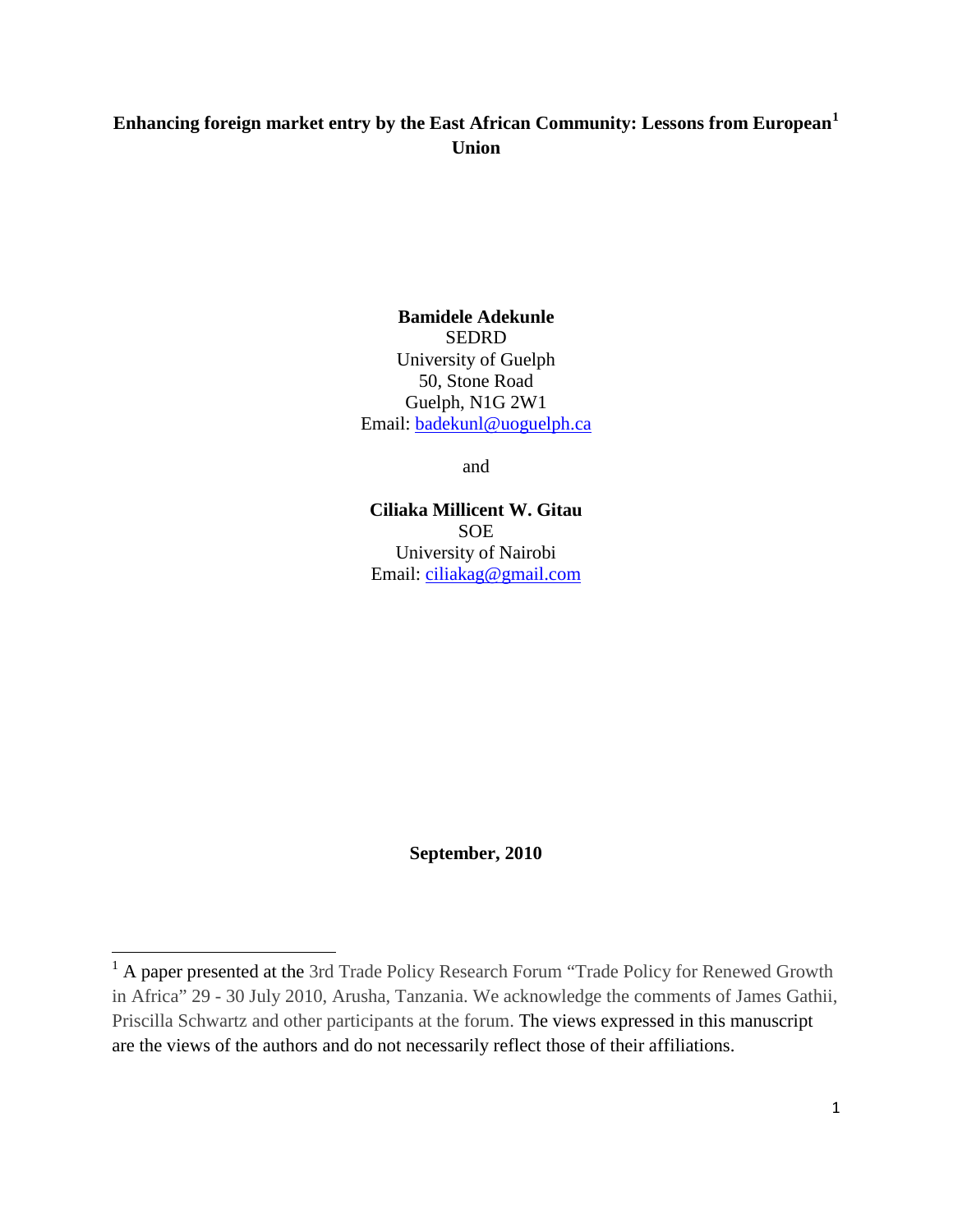# **Enhancing foreign market entry by the East African Community: Lessons from European Union**

# **Abstract**

Economic integration or regionalization has become the usual strategy in both developed and developing countries as they try to expand their economies through free movement of factors of production. The East African Community (EAC) is one of such initiatives. It was re-established in 1999 with the objective of becoming a complete economic integration in the future. With a population of approximately 130 million people and consumption demand growing there is need to focus on improving trade and foreign market entry. This can be achieved through improvement of intra-trade between member states and inter trade as EAC bloc with the rest of the world. The challenges facing EAC include lack of good infrastructure and low investment in capital and human development. Therefore, there is need for a clear road map of steering the community from these problems to enhance trade and development. This paper presents some of the lessons that the EAC can learn from the European Union (EU) in order to be competitive.

**Keywords:** EAC, Trade, Foreign market entry, European Union

**JEL Classification:** F15, F23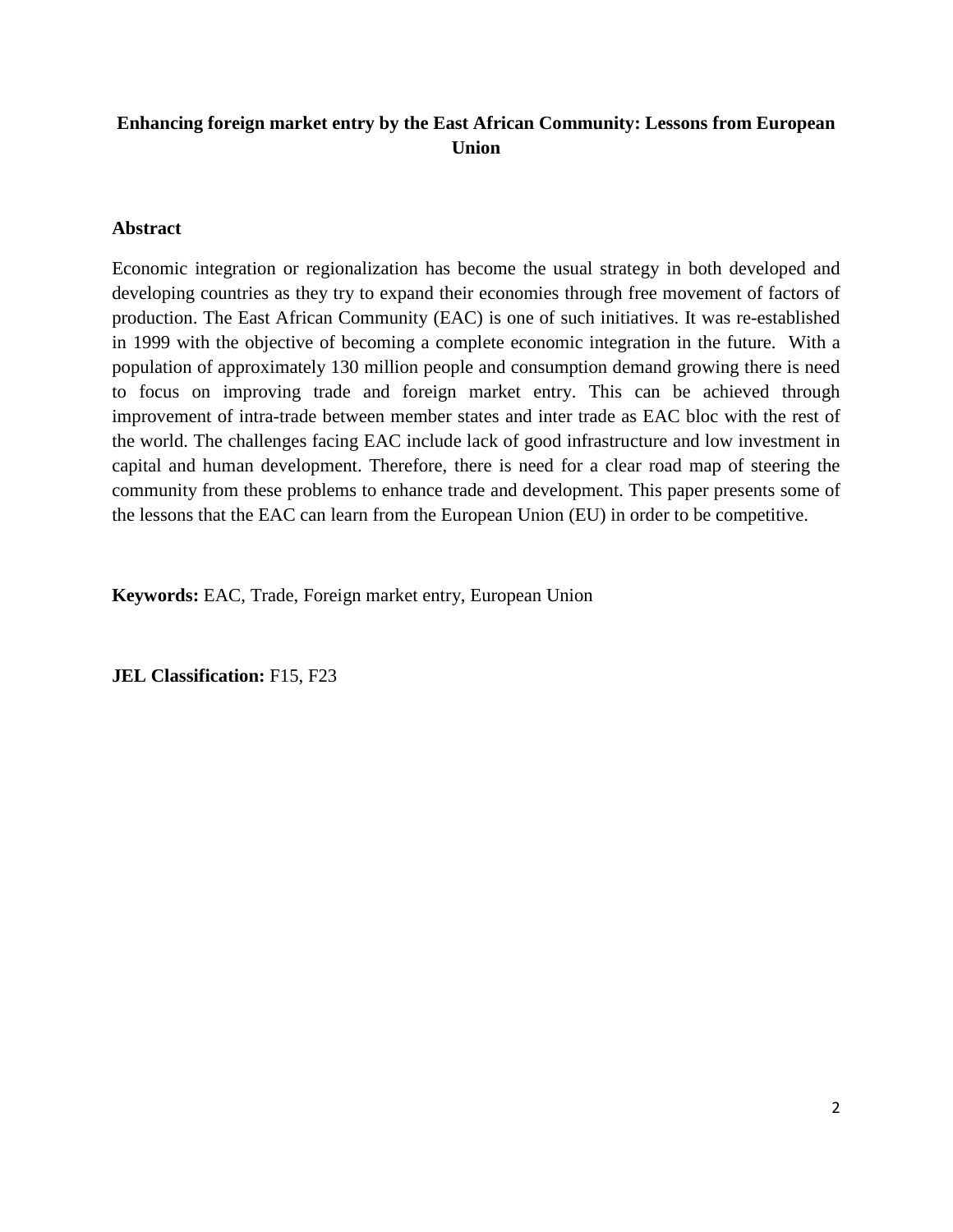#### **Introduction**

The East Africa Community is a regional organization comprising Kenya, Uganda, Tanzania, Rwanda and Burundi. The headquarters is Arusha, Tanzania. There are various regional economic communities in Africa, with the objective of enhancing trade, development and peace stability among these states. The EAC enjoys the added advantage of sharing a precolonial heritage and common language (Swahili and English), which should promote smooth integration.

The East Africa Community (EAC) was originally formed in 1967-though existed earlier under various names- but collapsed in 1977. The collapse was the aftermath of political and economic differences. The absence of a regional body led to reduction in trade among member states and the benefits that accrue from it. The lack of adequate trade initiatives, lack of infrastructure coupled with lack of appropriate institutional framework through a regional body led to serious economic impacts such as poor economic performance and reduction of revenue and investment. These challenges have led to policies that support the new EAC. The economic factors that led to the breakdown of the EAC were specifically addressed to avoid a repeat of huge trade deficits for Tanzania and Uganda. This was addressed through gradual implementation of the customs union.

The new EAC is the first of its kind in Africa. The treaty for the establishment of the new EAC in 1999 set out a vision for the eventual unification of Kenya, Tanzania and Uganda, while Rwanda and Burundi joined later in 2007. The sequence of events comprised establishment of customs union, followed by a common market, a monetary union – a common currency by 2012 and eventually a political federation by 2015 (Miriri, 2010; Omodi, 2010b). The EAC was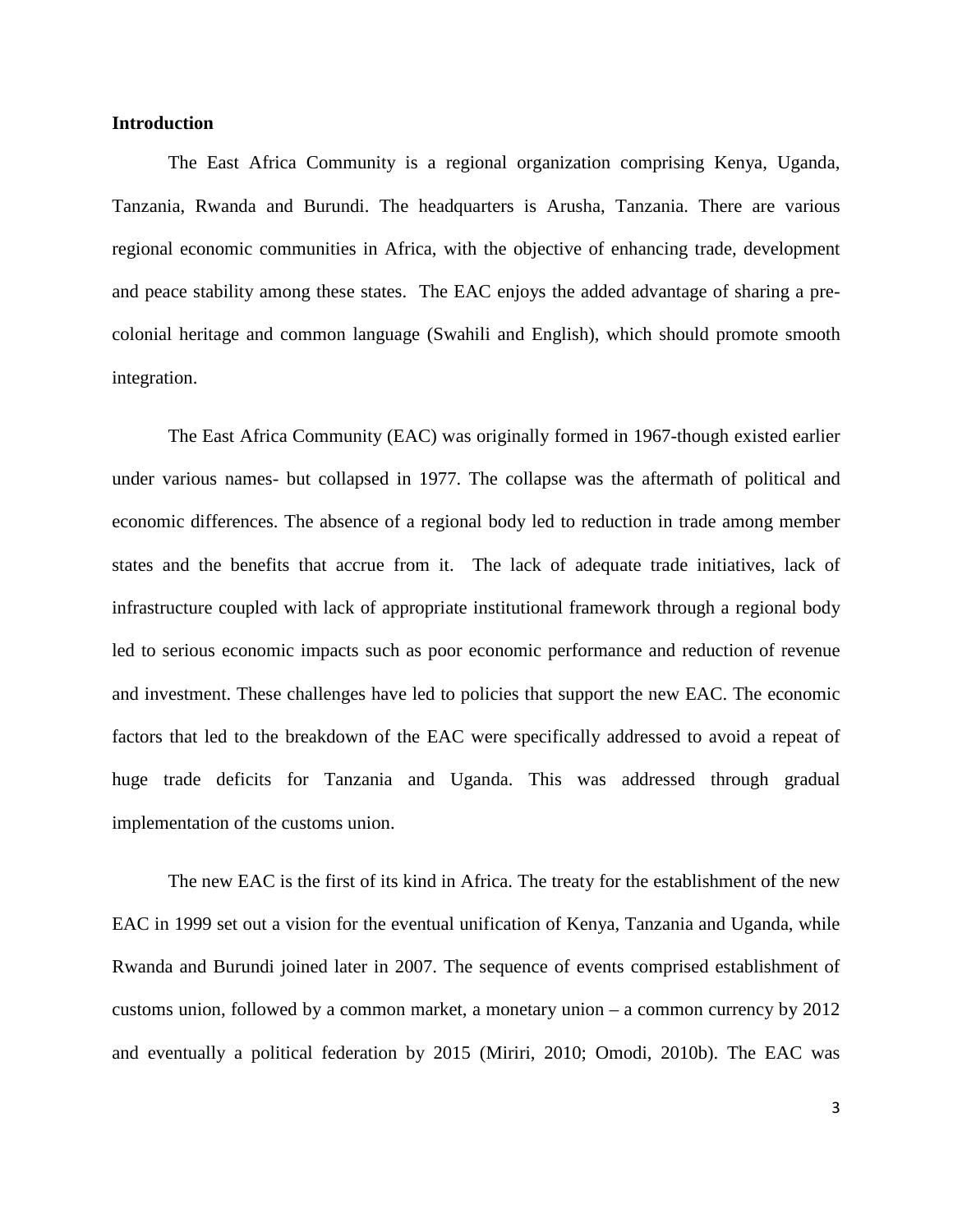established with an aim of boosting regional trade and commerce. This notwithstanding, Omondi (2010) suggests that there are still issues with the new trade regime. The problems include failure to harmonize national regulations, half-hearted implementation of Common External Tariffs (CET) and arbitrary extension of exemption schemes. These issues affect the competitiveness of EAC products and set a weak foundation for the community.

The first step in the process of unifying EAC was signed in March 2004. The establishment of a customs union anticipated the elimination of internal tariff between member states, enforcement of a CET, elimination of non-tariff barriers (NTB) and introduction rules of origin. This also paved way for the harmonization and development of EAC standards. Although member states promised to remove NTB, NTB is one of the problems traders face along the EAC corridor. Examples of NTB that prevails in the community are police stop traders for two hours even with complete documentation - especially in Uganda and Kenya (corruption), ambush by robbers (insecurity) , and numerous unnecessary weighbridges (Barigye, 2009). The common market protocol that defines the new EAC was launched recently, where the four freedoms are allowed; free movement of goods, services, people and money.

The new EAC is a home to approximately 130 million consumers who are mainly in rural areas (82 percent) with a Gross Domestic Product (GDP) of approximately US\$ 70 billion in 2009. In the period 1998-2008, the annual growth rate of EAC GDP was about 5.4 percent, higher than Sub-Saharan Africa's (SSA) growth rate of 5.1 percent albeit from a low base. The average GDP per capita was about US \$ 274, which is less than half that of SSA (US\$ 655). Though there has been a steady convergence in the EAC member states' economies as Tanzania and Uganda registered impressive growth rates over the decade, Kenya still has the largest GDP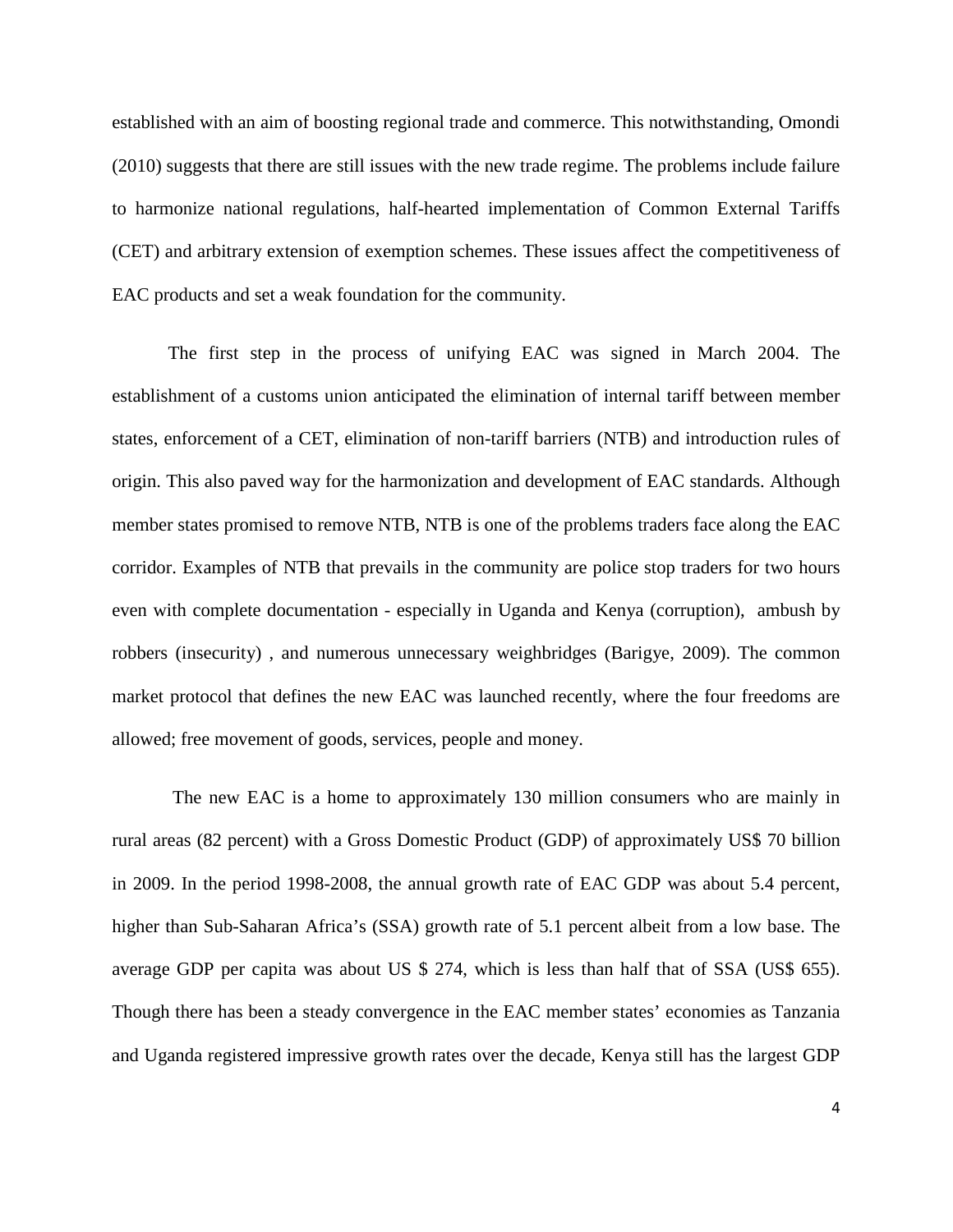per capita of US \$ 420 followed by Tanzania with US \$ 310 while Burundi recorded the least at US \$ 110. Agricultural sector contributed about 36 percent of GDP, industrial sector contributed 18 percent and service contributed the biggest share of 46 percent. Table 1, provides a summary of main economic indicators for the EAC and its member states.

|                             | Kenya    | Tanzania | Uganda | Rwanda | Burundi | Ave./total |  |  |
|-----------------------------|----------|----------|--------|--------|---------|------------|--|--|
| GDP (Current US \$ mn)      | 17,775   | 12,065   | 8,285  | 2,347  | 802     | 41,274     |  |  |
|                             |          |          |        |        |         |            |  |  |
| GDP annual growth           | 3.6      | 6.1      | 7.1    | 7.6    | 2.5     | 5.4        |  |  |
| GDP per capita              | 420      | 310      | 282    | 250    | 110     | 274        |  |  |
| Population(millions)        | 38.8     | 42.5     | 31.6   | 9.7    | 8.1     | 130        |  |  |
| Population annual growth    | 2.6      | 2.7      | 3.2    | 4.2    | 2.3     | 3.0        |  |  |
| Surface area( Sq. Km) '000' | 580      | 947      | 241    | 26     | 28      | 1822       |  |  |
|                             | % of GDP |          |        |        |         |            |  |  |
| Sectoral composition        |          |          |        |        |         |            |  |  |
| Agriculture                 | 29       | 45       | 28     | 38     | 40      | 36         |  |  |
| Industry                    | 18       | 16       | 23     | 15     | 19      | 18         |  |  |
| Service                     | 53       | 39       | 49     | 47     | 41      | 46         |  |  |
| GDP composition             |          |          |        |        |         |            |  |  |
| HH consumption              | 74       | 79       | 78     | 86     | 89      | 81         |  |  |
| Govt. consumption           | 16       | 13       | 15     | 12     | 21      | 15         |  |  |
| <b>GFCF</b>                 | 18       | 17       | 20     | 19     | 9       | 17         |  |  |
| <b>Savings</b>              | 16       | 12       | 16     | 14     | 5       | 13         |  |  |
| <b>Exports (GNFS)</b>       | 25       | 18       | 13     | 9      | 9       | 14         |  |  |
| Imports (GNFS)              | 33       | 27       | 26     | 26     | 28      | 27         |  |  |
| Fiscal                      |          |          |        |        |         |            |  |  |
| Revenue                     | 22       | 11       | 12     | 13     | 16      | 15         |  |  |
| Expenditures                | 32       | 18       | 20     | 24     | 34      | 25         |  |  |
| <b>Fiscal balance</b>       | $-10$    | $-7$     | $-8$   | $-11$  | $-14$   | $-10$      |  |  |

Table 1: Economic Profile of EAC, 1998-2008 average

Source: World Development Indicators 2010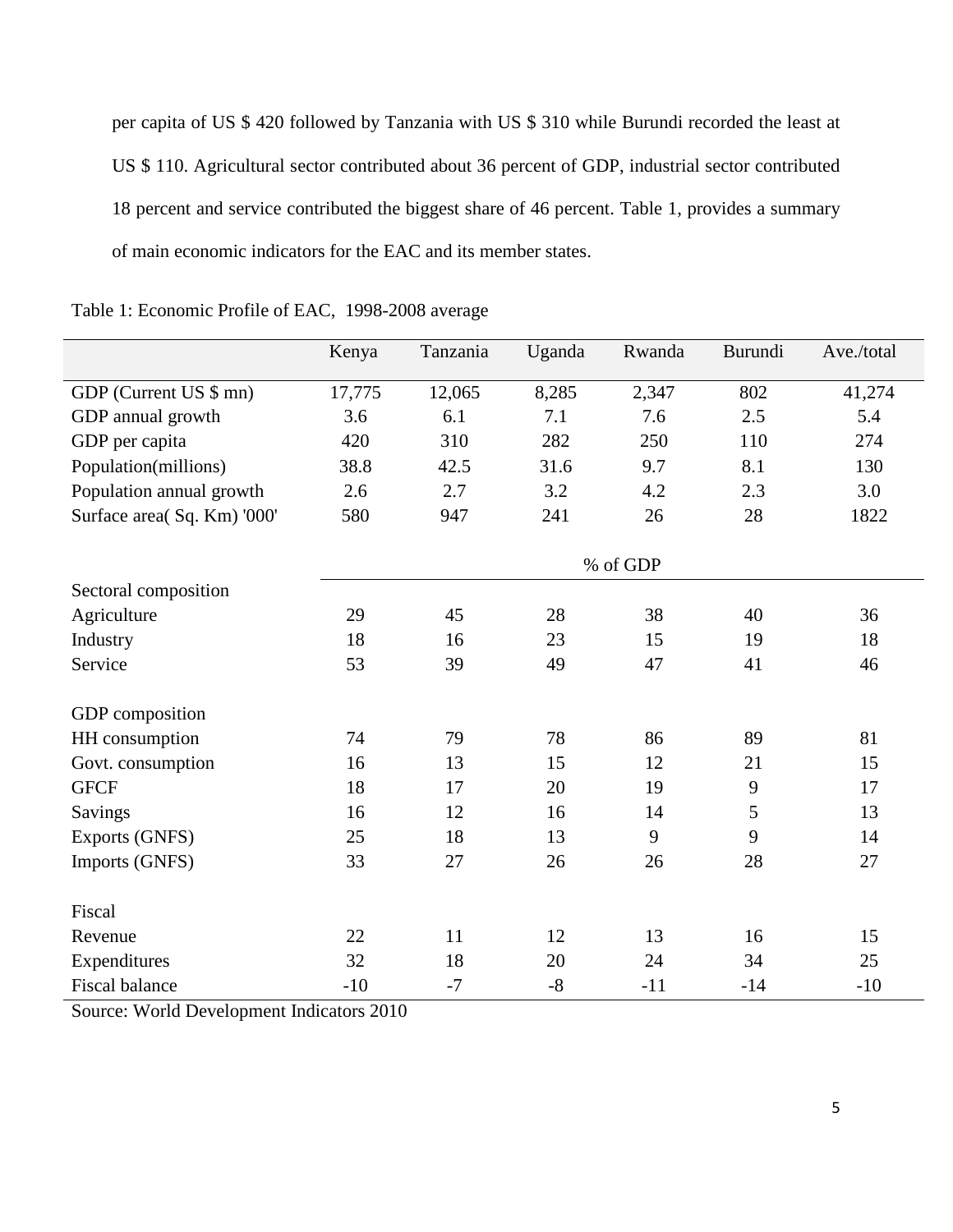Though services have the biggest share in terms of contribution to GDP, this is not reflected in exports. Service exports accounts for 40 percent while merchandise exports accounts for 60 percent. High income economies are destination of 50 percent of EAC merchandise exports, SSA accounts for approximately 20 percent and EAC-intra trade accounts for above 22 percent, this is a significant shift from 12 percent in 1998. Kenya has the biggest share of 44 percent of her merchandise exports to member states (WDI, 2010). As external markets become grime due to fluctuation in prices and high competition from emerging economies, the EAC states should endeavour to improve intra-country trade and enhance their market edge in the global market as a bloc by becoming competitive.

From the demand side, government and household consumption contributes over 90 percent of GDP while trade contributes about 41 percent with exports only contributing 14 percent. Theories of growth have identified engagement with the global economy as a key factor to economic growth thus there is a need to boost the EAC trade sector. With the imminent relevance of globalization and its accompanying challenges, integration and regionalization is seen as a strategy to outdo competitors in the world market through appropriate foreign market entry strategy.

Foreign market entry is the sale of goods or services to foreign markets. The strategies employed include global sourcing, exporting, importing, licensing agreement, franchising, joint venture and foreign subsidiaries. Joint venture and foreign subsidiaries are direct investment in the host country with more cost implications and control (Schermerhon and Wright, 2009). The complication that emerges as firms and states enter a foreign market include complex environment and lack of proper understanding of each others cultures (Schermerhon and Wright,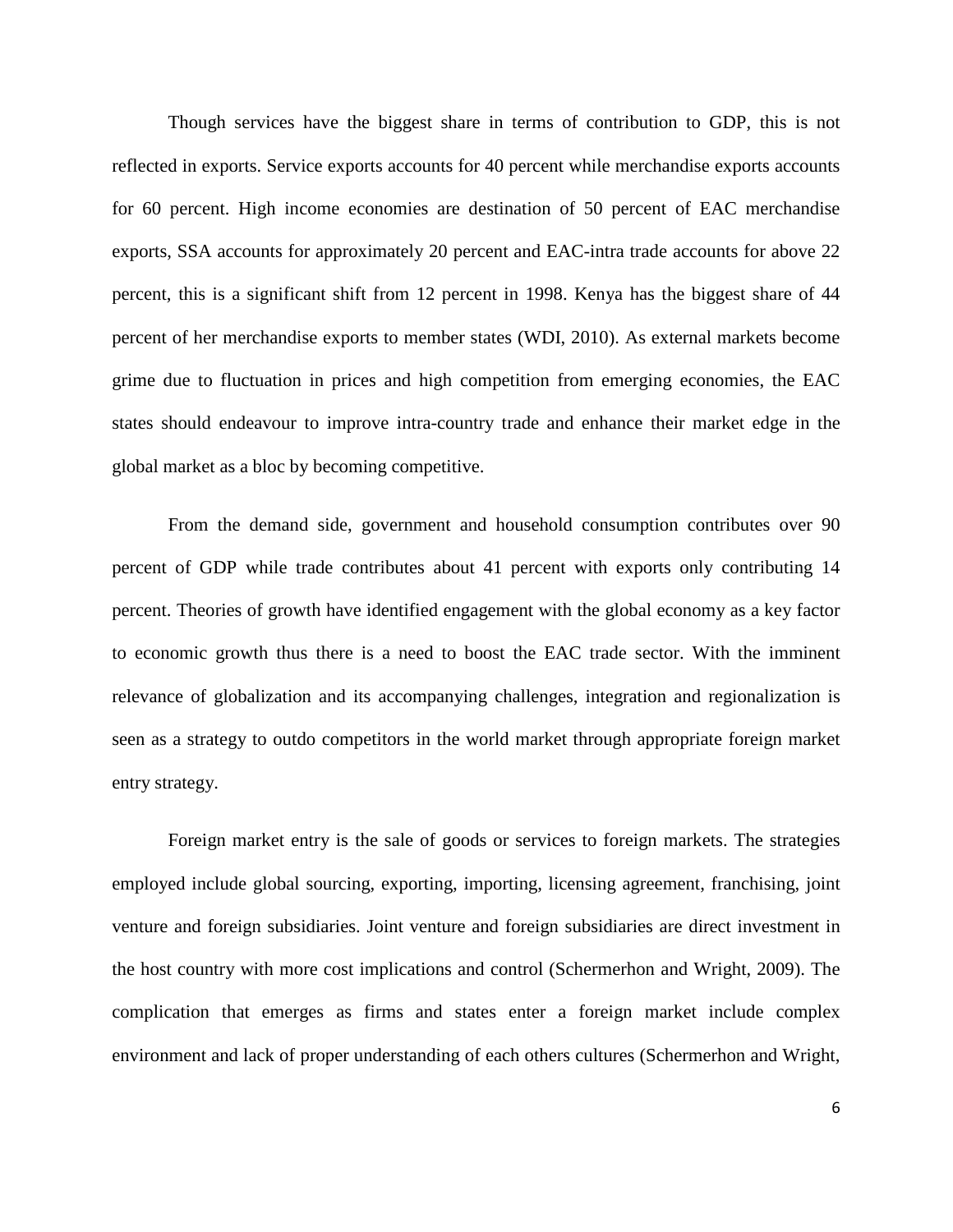2009). In the context of this paper, we concentrate on how EAC can improve its export as a foreign market entry strategy by benchmarking best practices from the EU. Thus this paper aims at eliciting some of the lessons that EAC can learn from EU so as to enhance intra and inter trade for economic growth. This is achieved through the review of relevant literature and analysis of data from World Development Indicators, COMTRADE data base and EAC trade report. Our conclusions and recommendations are based on induction-deduction approach of analyzing an economic phenomenon

#### **Foreign Market Entry**

According to Taylor et. al (2000) the major types of foreign market entry are exporting, licensing/franchising, joint ventures and full ownership. In this paper, we concentrated on exporting as a means of foreign market entry. Exporting is the sale of a product in a foreign target market (Tallman and Shenkar, 1994; Schermerhon and Wright, 2009). Although, exporting is viewed as low commitment type of market entry with production based in the home country (Taylor, et.al, 2000) it is still a strategy that is cost effective. Analyzing the market entry strategy adopted by multinational corporations and states can be done using either transaction cost analysis (TCA) or bargaining power (BP) theory (Taylor, et. al, 2000; Tallman and Shenkar, 1994, Gomes-Casseres, 1990). TCA involves a proper understanding of the cost involved in the transaction process while BP emphasizes that states/companies will have to negotiate in order to have good position in the market.

Furthermore, researchers usually use Research and Development (R&D) as a proxy indicating the extent of proprietary information (Anderson and Gatignon, 1986). It is expected that good R&D level, might make foreign market entry easier because of exposure to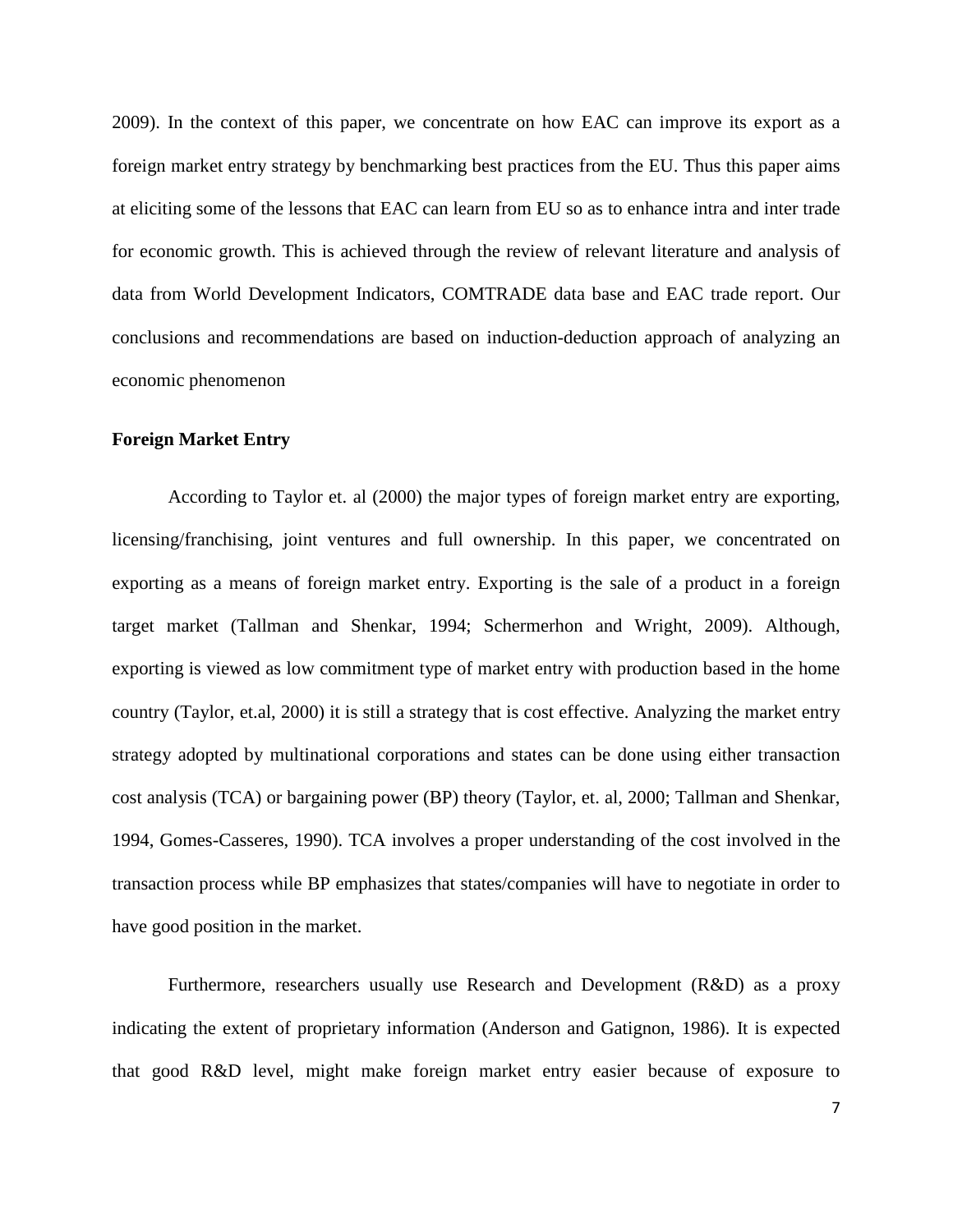information and better product development. Other important variables that are included in TCA are government restrictions (Teece, 1984) which might increase cost of transaction and production costs such as taxes, labour costs, and transportation cost (Anderson and Gatignon, 1986). Since R&D, government restrictions and transportation cost are important variables in the TCA, we examined how these variables should be developed in the EAC in such a way that trade will be strengthened within the region and negotiation for exported products will be easier.

#### **Progress in the EAC**

African countries have pursued regional integration to overcome development constraints that are characteristic of African economies, such as, small size economies, dependence on imports and low-value primary exports (McIntyre, 2005). The main objective of EAC is to promote cooperation in the social, economic and political affairs through deeper integration, centralization of most decision making through the EAC senate. Economic integration starts with a preferential trading followed by a free trading area then customs union (CU). However, the EAC did not go through the first two steps and it started off at CU. CU involves control of goods across borders, determining their origin and collection of revenue among various administrative arrangements. It is a free trade area with CET, though they can use differentiated import quota due to the differences in the macroeconomic structure of the EAC member states, that is, they are on different level of economic development and tax regime rules. The implementation of the CU was undertaken in stages to allow time for member states to align their policies to the union. This is due to the fact that some commodities and states are viewed to be sensitive and likely to hurt domestic firms, (De Rossa, et. al, 2003).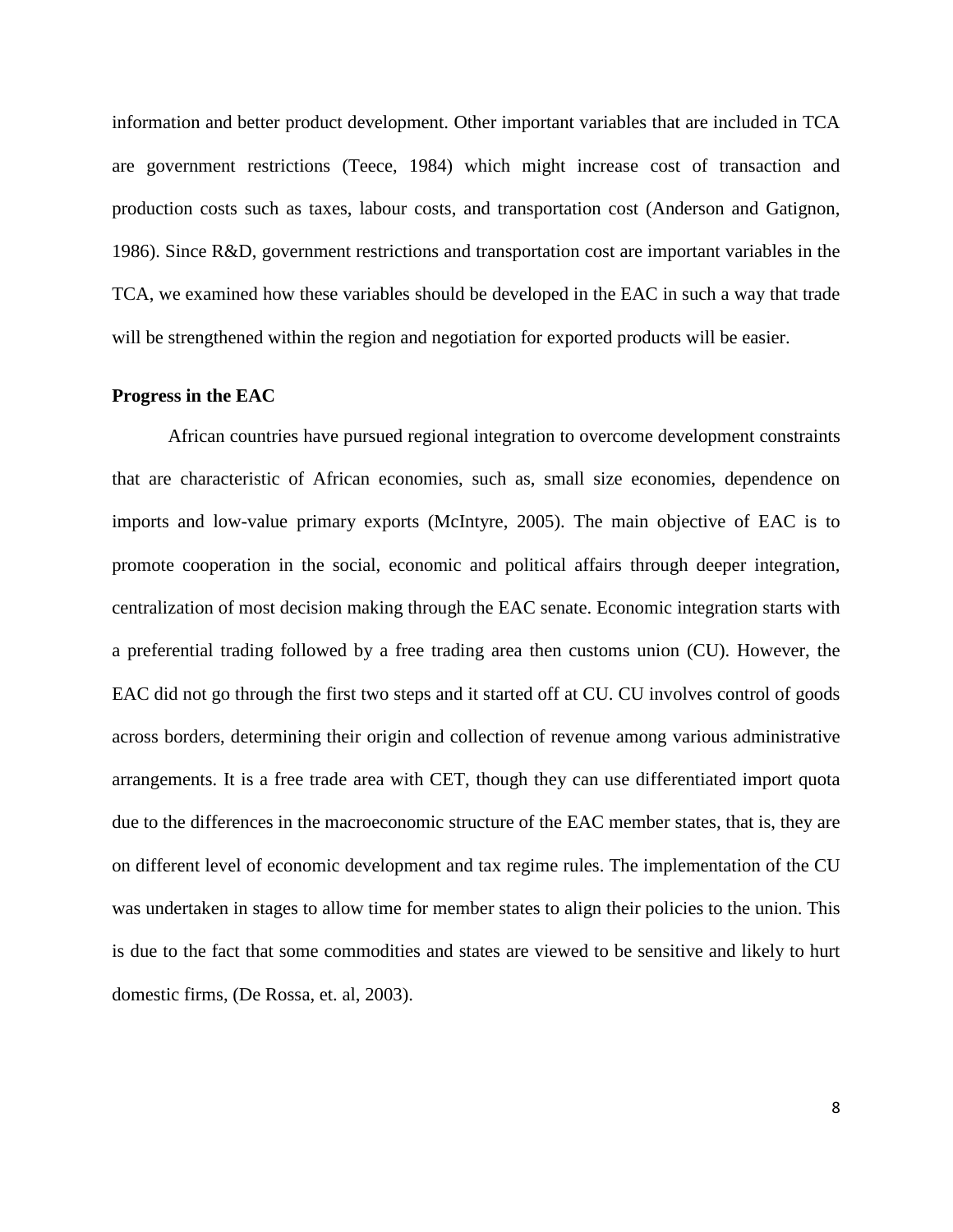With the establishment of EAC customs union, Tanzania and Uganda eliminate tariffs on all imports from member states except for an agreed list of commodities; 906 tariff line for Tanzania and 426 for Uganda from Kenya, for which tariff would be reduced gradually to zero within a period of five years (McIntyre, 2005). Though there has been a lot of debate against protectionism, United Nations advocates for it but only under some conditions.

Furthermore, when CET was implemented, member states agreed on special policies to address the sensitive goods, so as to protect the products from import competition. Due to the differences in the trade regimes, three band tariffs were introduced, 0%, 10% and 25% for raw materials, intermediate goods and finished goods respectively (Kiringai, 2004). By opening up their borders, the EAC member states will experience increased competition, hence efficiency, bringing about the need for innovations to remain relevant. Relevance will depend on formulation of appropriate trade policies by the government of member states and benchmarking best practices from intergovernmental organizations such as the European Union (EU) that are competitive in the world market and controls about one fifth of world trade. The EAC can learn from both the enviable and controversial strategies used by the EU to remain competitive. This can be achieved through the development of policies that focus on maintaining favourable business environment as well as meet specific needs and characteristics of individual sectors in the member states.

The member states also need to improve transport services and infrastructure, particularly reduction in transport costs. Infrastructure and efficient provision of public goods within the EAC will reduce the cost of transporting commodities along the EAC corridor. Though progress has been made, the road network is presently in a poor state, a disincentive for investors who are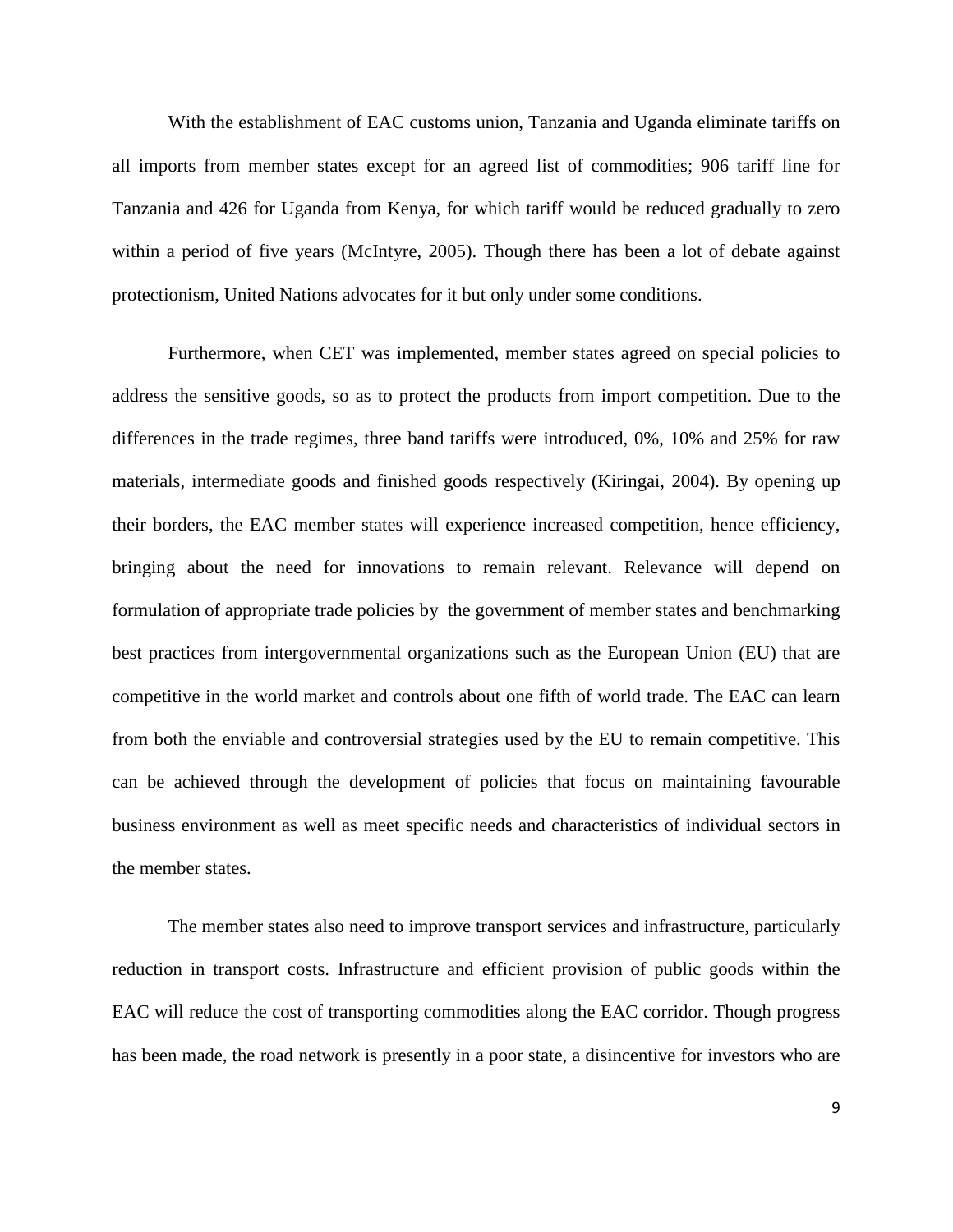considering the EAC as a place where they can easily produce their commodities or process value added products that meet the specification of developed countries. In order to create economic incentive for sustainable development in the region, it will be desirable to revamp the railway network, modernize the inland waters, improve telecommunication systems, computerize and introduce of joint border posts as done by Economic Community of West African States (ECOWAS).

The joint border post should be used with other strategies. This is important because as suggested by Adekunle (2010) 'planners should be aware that the issues with our borders are not about physical structures but the attitude of our customs, immigration, military and para-military officers'. Adequate institutional support will ensure cheap and efficient transfer of goods and services within the region and thus leads to increased benefit of high volume of trade and low cost of doing business. Energy development should also be pursued to address the current power deficits as well as to expand new and renewable energy sources. Other key areas that will promote trade within and outside the region for EAC are agricultural development, food security, regional industrialization and harmonization of education curricula to enhance human resource development which is the most critical resource in economic growth.

To achieve regional competitiveness, the EAC must focus on reducing the high cost of doing business (Gathara, 2010; WBG, 2010; Oketch, 2010) by laying down a framework that will create favourable conditions to facilitate trade and prudent utilization of scarce resources. Emphasizing on improving the attractiveness of member states, adaptability of workers and firms as well as shared development strategies will make the CU a success and lead to a sustainable integration.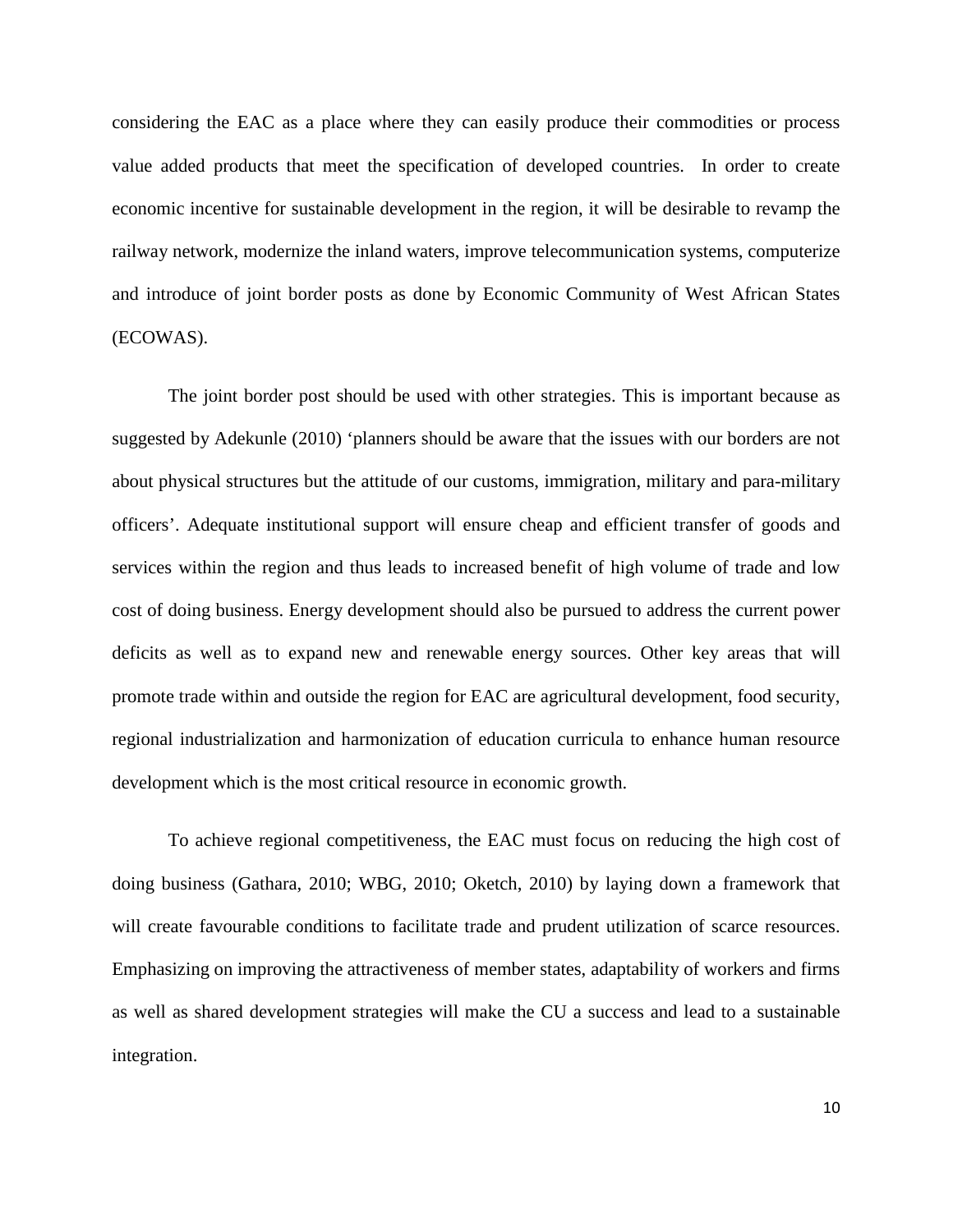#### **Economic Integration: A Review of Literature**

Economic integration is an arrangement between two or more states on the partial or full abolition of tariffs. The essence is to make products available to consumers' at the most competitive price and to increase the volume of trade through free movement of goods and services (Houck, 1992). The main categories of economic integration are free-trade areas, customs unions, common markets, and economic federation (Houck, 1992; Wikipedia, 2010).

Economic integration brings with it benefits and costs but supporters of trade liberalization are of the opinion that the benefits outweighs the costs. In the context of developing countries, the cost or downside of integration should be appropriately addressed, so that the vulnerable will not be exploited as a result of the integration and liberalization. Baldwin and Venables (1995) assert there is gain in economic integration; their position is for regional integration such as EAC instead of global integration because they posit that it amplifies the procompetitive effect. Apart from serving as a pre-requisite for competition, Siotis (2003) also confirm that economic integration reduces price cost mark-ups, specifically in the case of Italy and Spain. In another analysis by Akkoyunlu-Wigley and Mihci (2006) of the Turkish economy for the period 1996–2000, that followed the introduction of the CU, discovered that the volume of manufacturing industry trade with the EU has actually increased on average and sectoral price cost mark-ups and concentration ratios declined during the period. All these studies corroborate the importance of economic integration although there other studies that feels otherwise (see Oman, 2000).

The type of integration in Africa is mostly preferential trading area, free trade and the recent introduction of customs union, though there are partially practiced single market (Central and Monetary Community of Central Africa – CEMAC and West Africa Economic and

11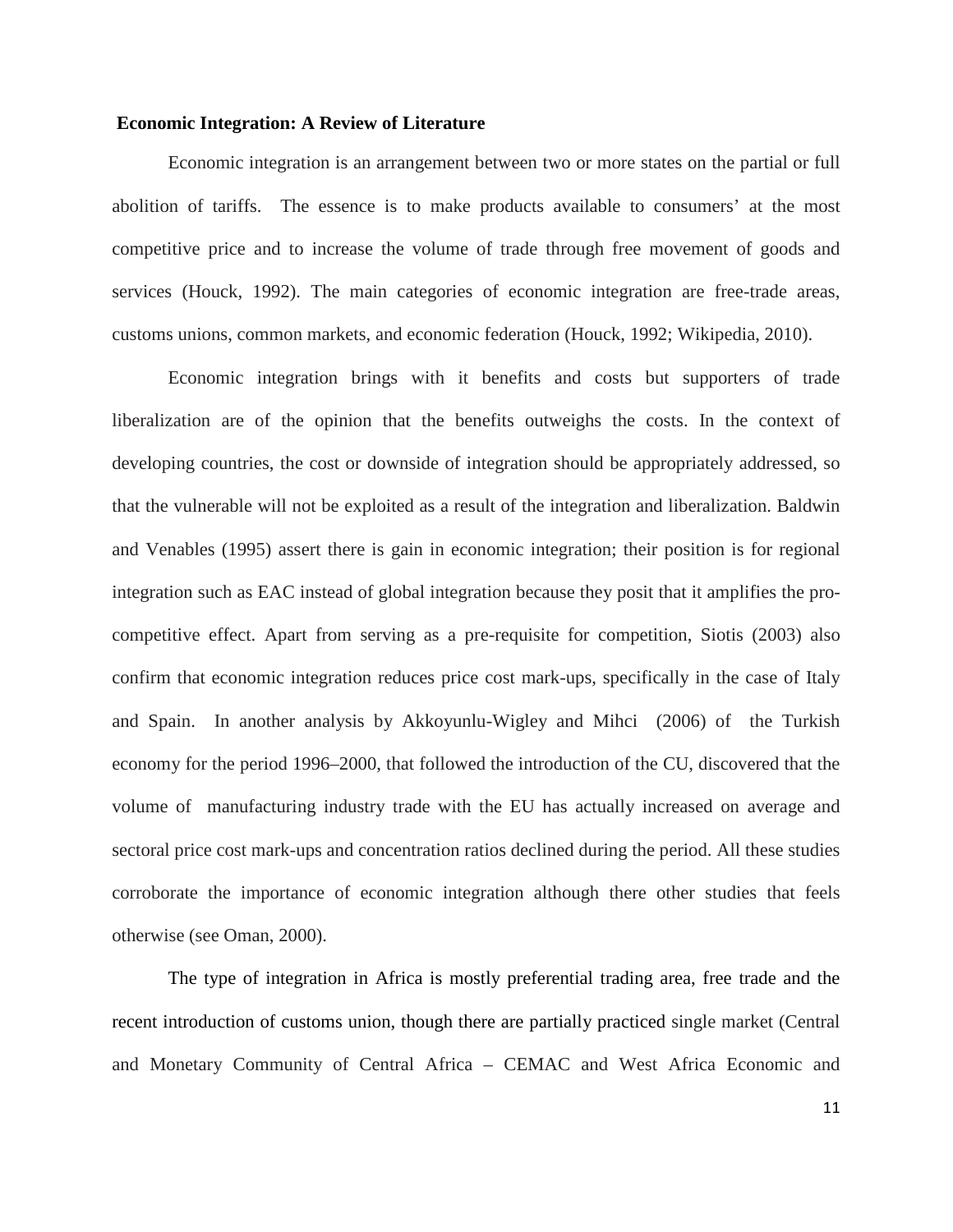Monetary Union - WAEMU). The EAC also signed a protocol in November 2009 to start a single market in 2010, but this is problematic because the EAC and COMESA present structure of CU is not really well defined and there are problems with its implementation (DeRossa, et. al. 2003; Dimaranan, et. al, 2009). Single market will be a dream in the EAC until CU is workable. The various preferential trading partnerships that have been initiated in Africa have failed to culminate in a political federation and country borders broadly remain the same. The efficiency of African economic communities has been highly hindered by the overlapping of states membership in different communities with different guidelines and policies (Khorana et al, 2007).

EAC should be able learn from the EU that started with six member states though its development was marred by series of difficulties including serious wars and conflict, it has managed to maintain and expanded gradually to 27 member states. This has not been smooth but strict adherence to policies developed by the governing body and relatively stable macroeconomic policies has been helpful. Authors such as Goldstein and Quenan (2002) argue that the success of regional integration in the developed world does not transpose to the same success in developing countries, instead he suggests that developing countries should focus on single memberships'. This is a misconception, because integration can be successful in the developing countries if there are supporting institutional framework and the willingness of governments of member states to support the initiative through the creation of enabling environment and provision of public goods.

An example of positive impact of integration has been observed in the EAC. The introduction of CU has really enhanced trade and in the period 2002 to 2007, Kenya's export to the region rose from US\$ 560million to about US\$ 1.3billion, while the value of imports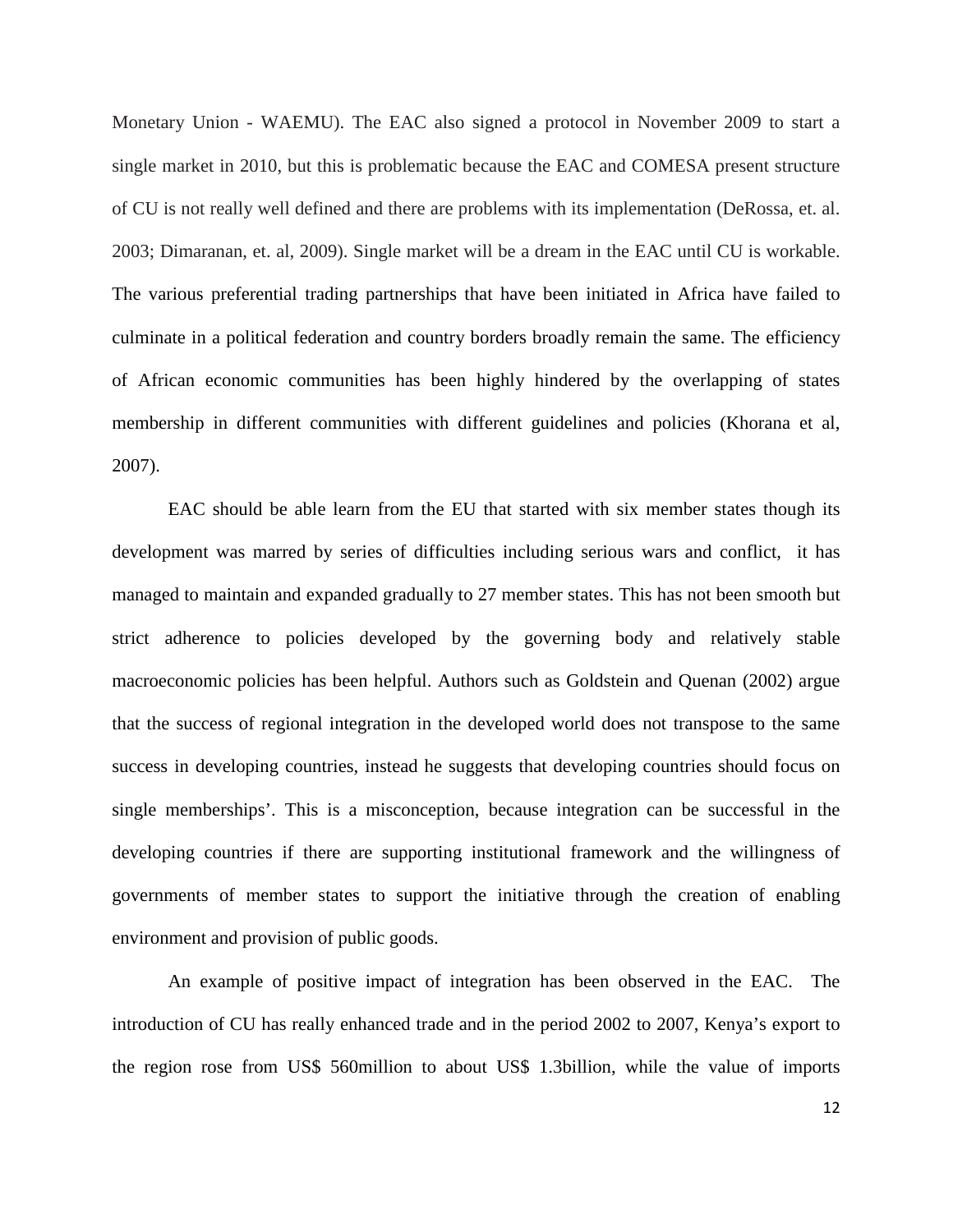quadrupled. Khorana et al (2007) carried out an empirical analysis on welfare effects of trade with EAC in Uganda, and concluded that there are higher benefits of trade creation compared with the losses of trade diversion. These benefits have accrued even though there have been multiple delays in the implementation of key legislation. The CU and regional bloc in general though beneficial is complicated and difficult to implement (Longo and Sekkat, 2004; Geda and Kibret, 2002).

Viner (1954) suggests that the concept of CU is caught between to opposing views, because it unites free trade supporters and protectionist in a field of commercial policy. These complexities notwithstanding, Collier and Reinikka (2001), argue that Ugandan participation in the EAC would promote expansion of regional exports of food commodities by the country, which were then hindered by prohibitive import restrictions imposed by their major partner, Kenya. De Rosa et. al (2002) based on the their empirical analysis of the impact of the EAC on the three major member states (Kenya, Uganda and Tanzania) discovered that all member states will likely benefit from the integration if the CET is set below the average tariff level of the most liberal member country. In other words, CU will work to the benefit of the member states if the macroeconomic situation in each member country is considered. For example a study by Bora et. al (2007) on Common Market for Eastern and Southern Africa (COMESA) indicates that 19 members do not have infrastructures for trade and development. However, Karingi et. al (2002) indicate that all member states will benefit from CU. They recommend that COMESA is better off with CU than free trade area while Nzuma et. al (2009) in their quantitative analysis of the impact of formation of COMESA CU discovered that the integration will hurt some members in terms of tariff revenue and real income losses but it will also be beneficial for some states.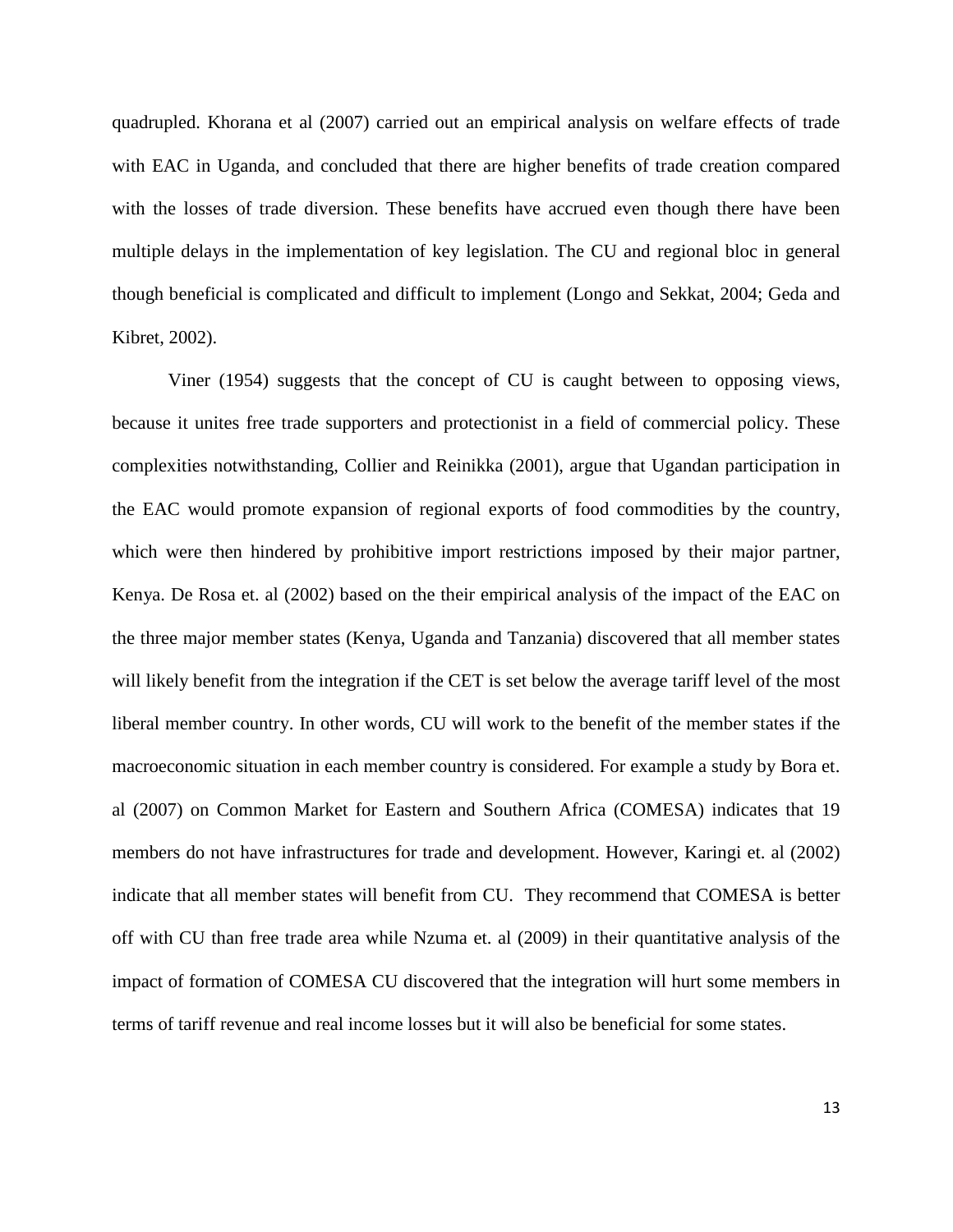EAC should learn from the EU on how integration can be beneficial. The EU has benefited significantly from economic integration. It is the world largest trading bloc, accounting for one-fifth of the world trade and its exports accounted for 18.1% of world merchandise exports in 2004 (European Communities, 2009; Brulhart and Matthews, 2007)). It has single trade policy, a leading member of World Trade Organization, and its competitiveness is based on open and fair international trading system, though there is still a challenge of combining economic growth with social cohesion and environmental management (European Communities, 2009).

# **EU Trade Policies**

The EU is a strong union whose competitiveness is based on the removal to internal barriers to trade and centralized policy formulation. This strategy is what the EAC is trying to implement through the CU. In the EU, decision about international trade is centralized in a way that is consistent with the institutional framework of member states. The EU has a common agricultural policy (CAP) which is always revised because of the dynamics in the world market and the complaints of farmers and other stakeholders such as the World Trade Organization (WTO). The CAP is the first successful sectorial policy implemented in a unified manner by independent states (Skogstad and Verdan, 2009). Although the union is open to change, the bloc will benefit from further liberalization especially when it comes to agricultural products and textiles where other countries have comparative advantage. The use of NTB is commendable within the EU and this is an area that the EAC can learn a lot from. The challenging areas within the region are labour market rigidity and environmental issues.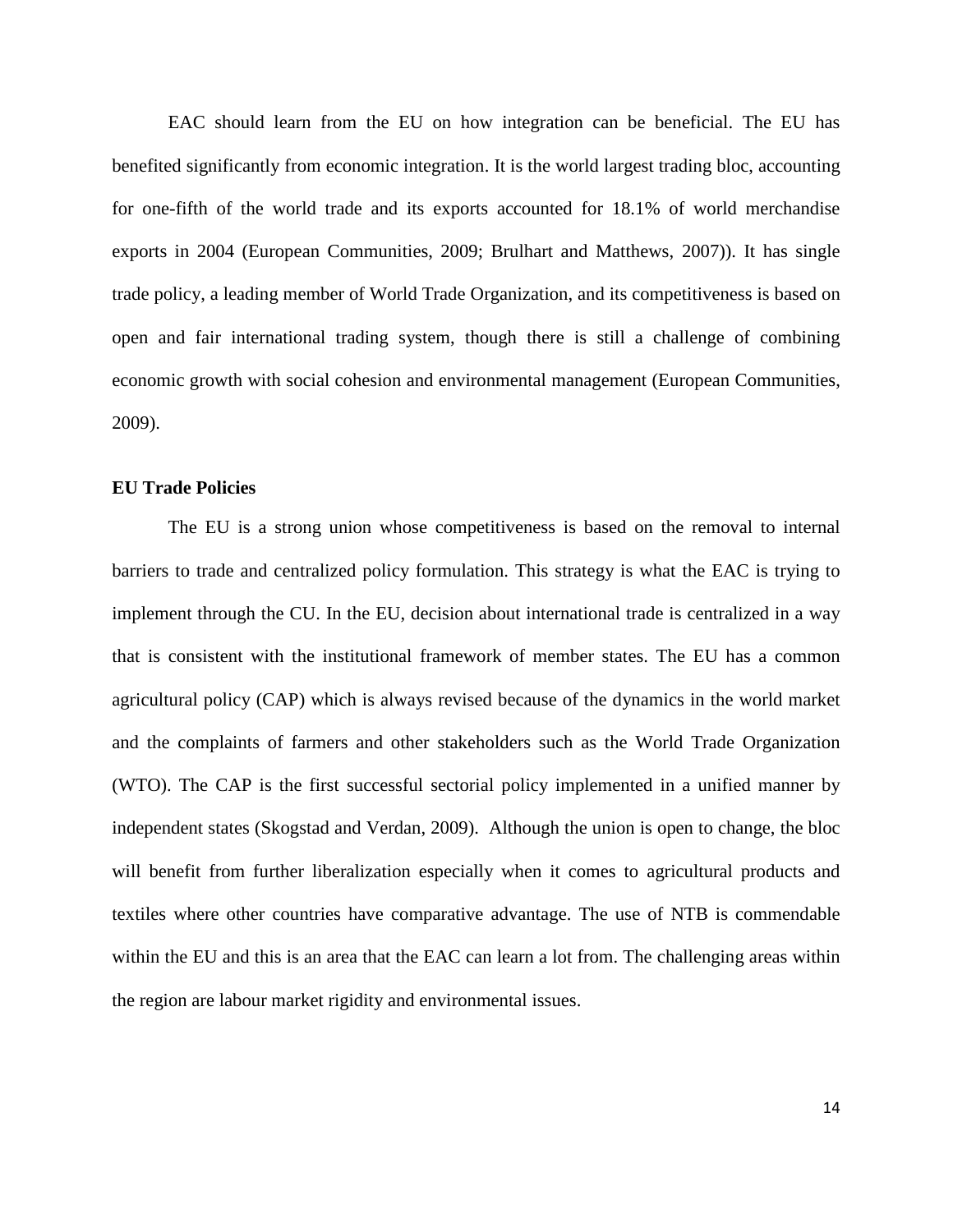The EU has remained competitive because of an industrial and competition policy that entails: increase market flexibility, lower mobility barriers, favourable business environment (recognise that private sector has to be involved in decision and production process), investment on research and development, providing right framework for enterprise development and innovations while taking into consideration the specific context of individual sectors in each member state, stimulating innovations and competition, guaranteeing level playing field for all participants, reduced transactions cost, inclusive growth and reduced administrative burden (Sapir, 2010). Furthermore, they have a territorial policy that enhances cohesion aimed at reducing regional disparities (which is very apparent in EAC, with Kenya being the largest economy, as indicated by variance in GDP per capita).

The EU has a common commercial policy (CCP), the uniform conduct of trade with a non-EU country. It involves the use of CET and common export and import regimes. The EU supports removal of trade restrictions, customs barriers and the protection of community's member market. The CCP has evolved over time in response to the realities of the world market to cover issues such as intellectual property, technical standards and regulations, competition policy, labour standards and environmental policy. It has developed a set of complex rules in its relationship with non-EU countries because of the interactions between trade, strategic and foreign policies (Brulhart and Matthews, 2007).

The EU also has CAP, a direct subsidy for crops and land. It is a price support such as guaranteed minimum prices and it imposes import tariffs and quotas on certain commodities produced outside the union. A reformed CAP was adopted in 2003 which favours the consumers and taxpayers and allows the farmers to produce what is needed in the market. Under the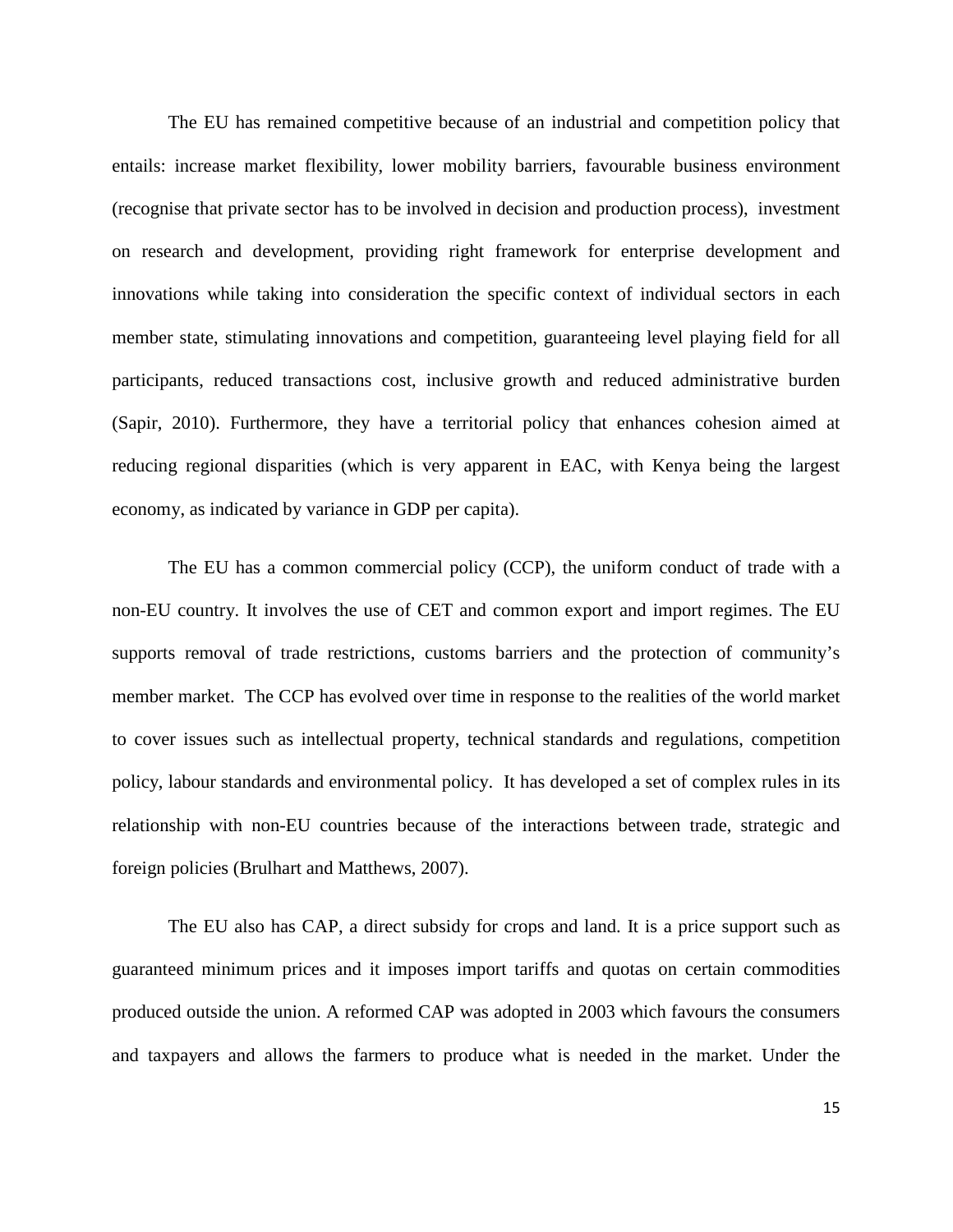reformed-CAP, there will be single farm payment not tied to production of specific commodities but linked to environmental management, food safety and animal welfare leading. Since cross compliance is expected under this scheme farmers will be more competitive and market oriented (Lamba et. al 2010).

NTB is also trade policy use by the EU to limit import but has been replaced by regulatory barriers – imports must meet health, safety and environmental Standards. The EU competition policy is aimed at promoting and safeguarding competition and market functioning to the benefit of the economy (Betrand and Ivaldi, 2006). This is expected to create an integrated market. However with the reduction of tariff below significant levels, the need for integrated market is less a priority and there has been a need to focus on economic efficiency. This aims at making EU the most competitive and dynamic knowledge-based economy in the world capable of sustaining growth with more and better jobs and greater social cohesion. To achieve this there is now more emphasis on regulatory issues (Brulhart and Matthews, 2007).

Trade is the engine of Europe's prosperity. Within EU there is high share of intraindustry trade which involves mutual exchange of similar goods, this is brought about by dispersion of various stages of production process, consumers' taste for variety and increasing returns in production. All the enunciated strategies employed by the EU and the fact that a single negotiator is in charge on behalf of all member states makes the decision to be weighty and more influential.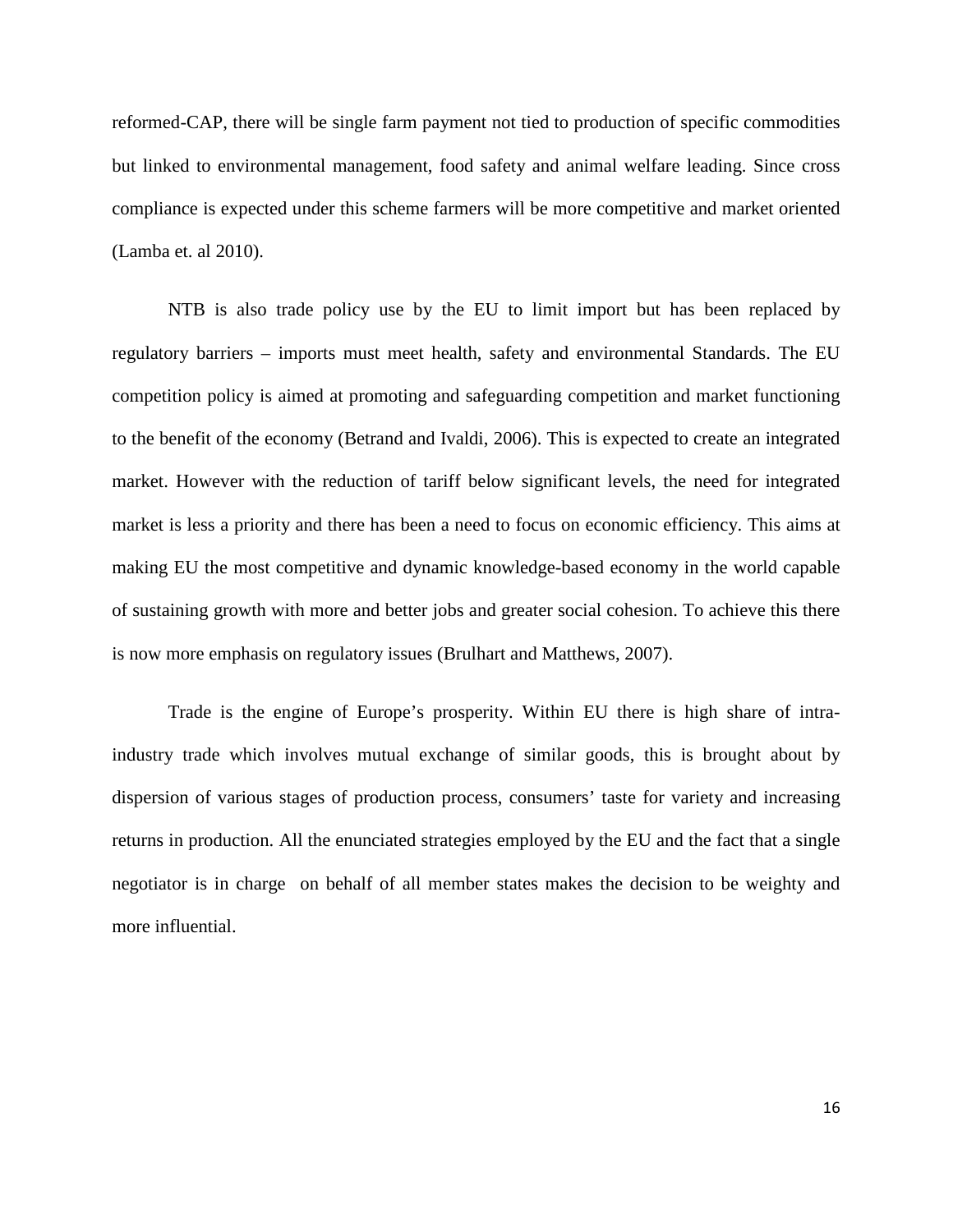### **EAC: Trade Analysis**

Though the EAC member states are quite similar in their trade outside the region, the intra-trade in EAC has shown increasing tendencies and can be stronger. The EAC region is highly endowed with a variety of resources including minerals which can be exploited for exports. The highest average exports have been destined to European market mostly agricultural which indicates their level of development as shown in figure 1. The fact that the regional bloc export mostly agricultural products to the EU exposes the EAC to the EU's phytosanitary and sanitary requirements. Most of the EAC member states therefore face unfair negotiation with the EU. This situation gives the EU upper hand in the trade bargain and the EAC will have to accept the terms offered by the EU. The EAC also incur a lot of transaction cost in transporting the produce through the supply chain, and this at times makes it difficult for domestic farmers to break even. To obtain the maximum benefit from export to the EU, the EAC will have to produce value added products and not just raw materials.

As seen in Panel A, trade with other countries in Africa is minimal. This is interesting because this is an area where EAC can improve its competitiveness. The EAC should improve its relationship with other Africa countries in such a way that trade will be enhanced. For example, EAC member states can export livestock, processed coffee and other commodities where it has comparative or even absolute advantage to other regional blocs or countries. Another issue that is glaring on the panel is that the EAC imports more than it export to the rest of the world (ROW). This indicates a negative balance of trade. This may be due to the fact that the EAC is usually faced with vagaries in weather conditions and during drought both livestock and plants productivity decline because agriculture is mostly rain-fed. To assess the impact of trade on the revenue of member country we compared the share of the revenue from trade for 2005/2006. It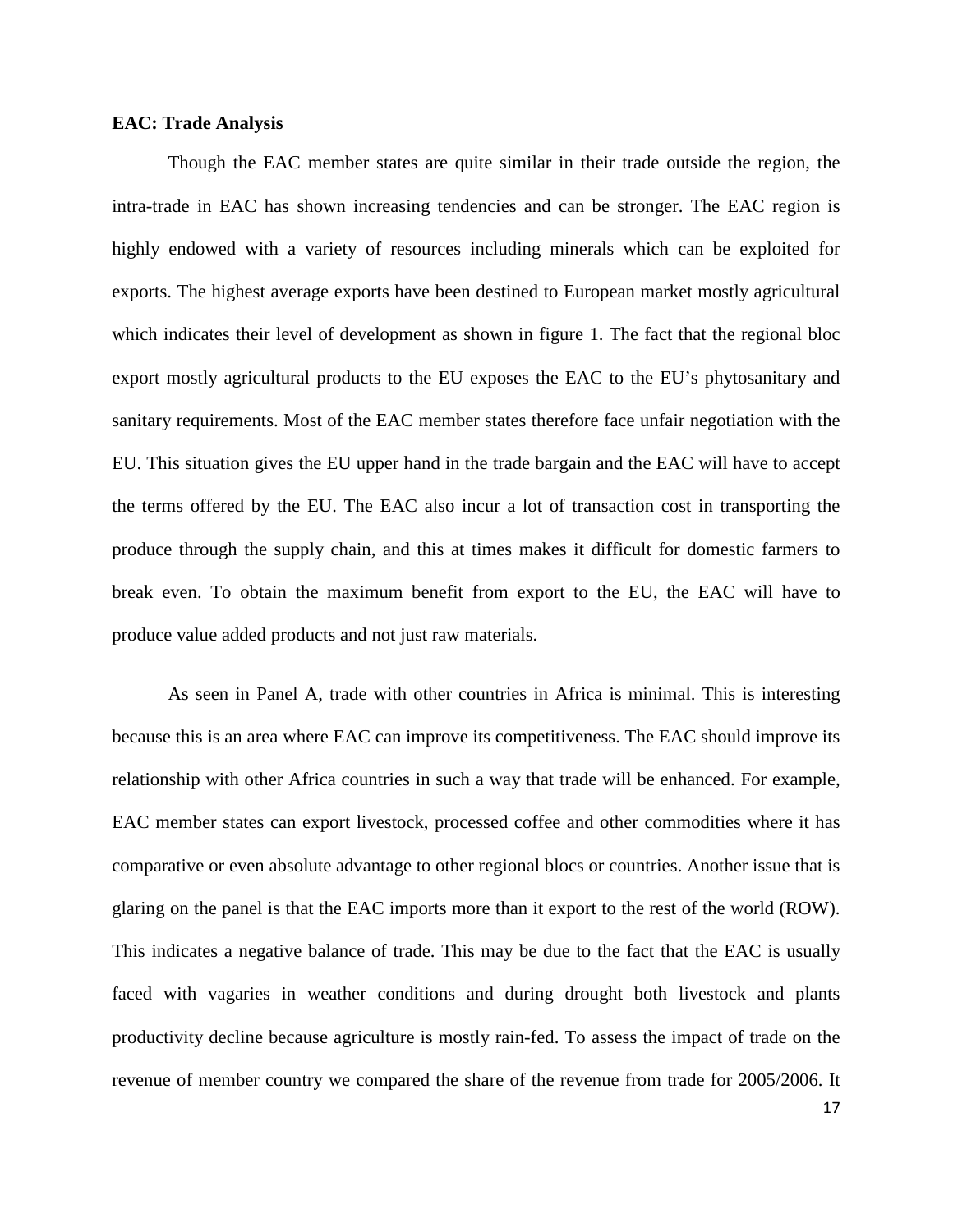was discovered that the share was relatively stable for these two years. The share of trade for Burundi was the highest while Kenya had the lowest, as shown in panel B.

Figure 1: EAC trade flows









In Panel B, it can be deduced that at least 40% of the government revenue of EAC member states comes from trade taxes. In other words, EAC states government rely heavily on trade taxes with Uganda and Burundi having over 50 percent of their revenue from trade taxes. This is also reflected from the tariff being charged. For example, Burundi has registered significant decline in the average tariff rate on all products, from 19.5 percent in 2005 to 12.8 percent in 2008, (WDI. 2010), while other EAC states have been relatively stable (Figure 2). Rwanda had the highest tariff rate of 18.6 percent while Tanzania had the least (11.7 percent). According to the EAC (2008) trade report, the implementation of CET is proceeding as expected because members have witnessed increased in revenue rather than loss in revenue previously speculated by the skeptics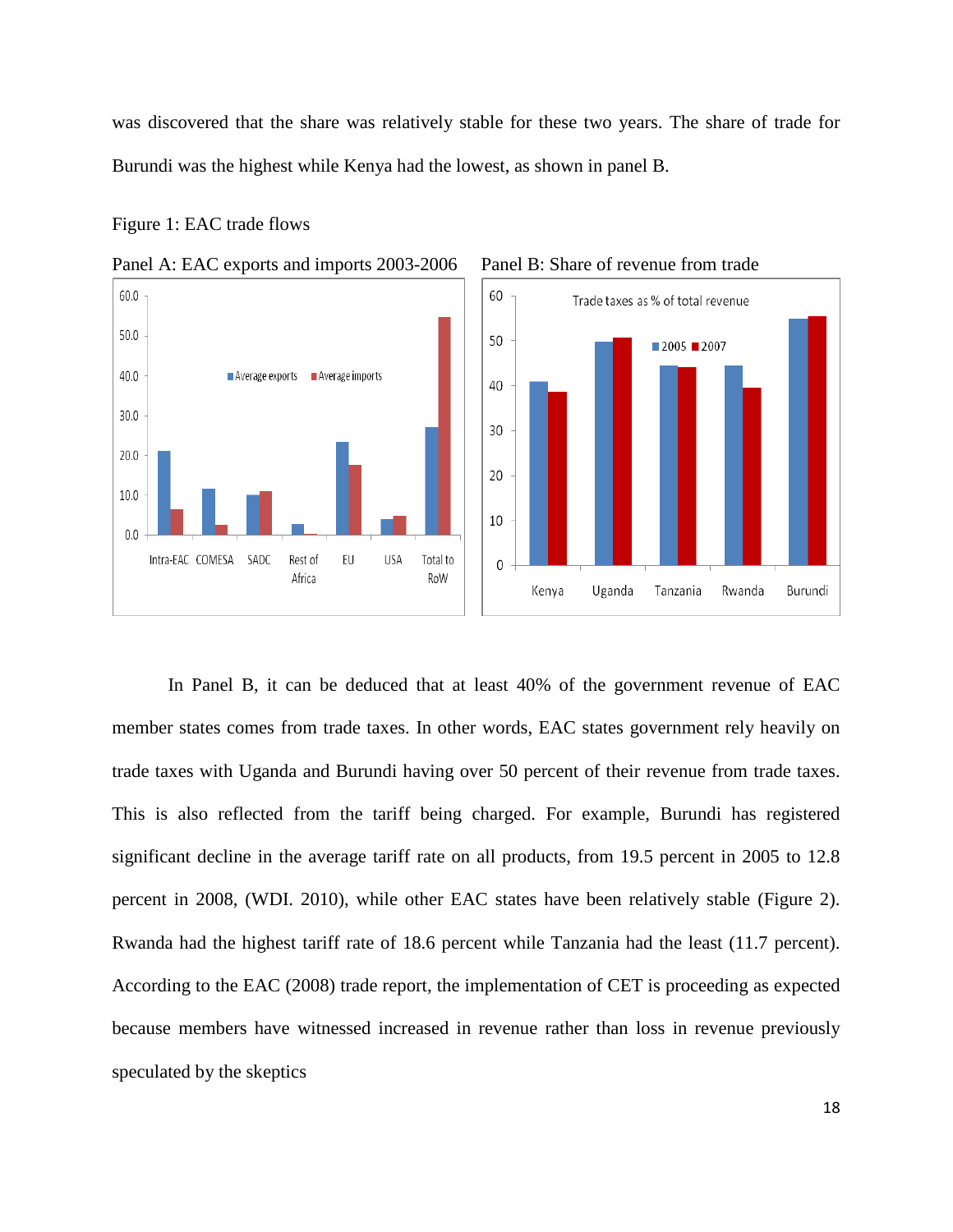

Figure 2: Decline in tariff rate

In order, to understand what prevails in each of the member country, we analyzed the trend in the trade flow of each member state from 1987 – 2008. The results are presented in Figure 3 & 4. Figure 3, indicates that Burundi's export started declining since 1992. Rwanda is just picking up after a serious decline from 1987 to 1994. Uganda's export has continued to increase and is the country with the highest level of export while Kenya has been increasing steadily.



Figure 3: Export by EAC member states: Export volume index (2000 = 100)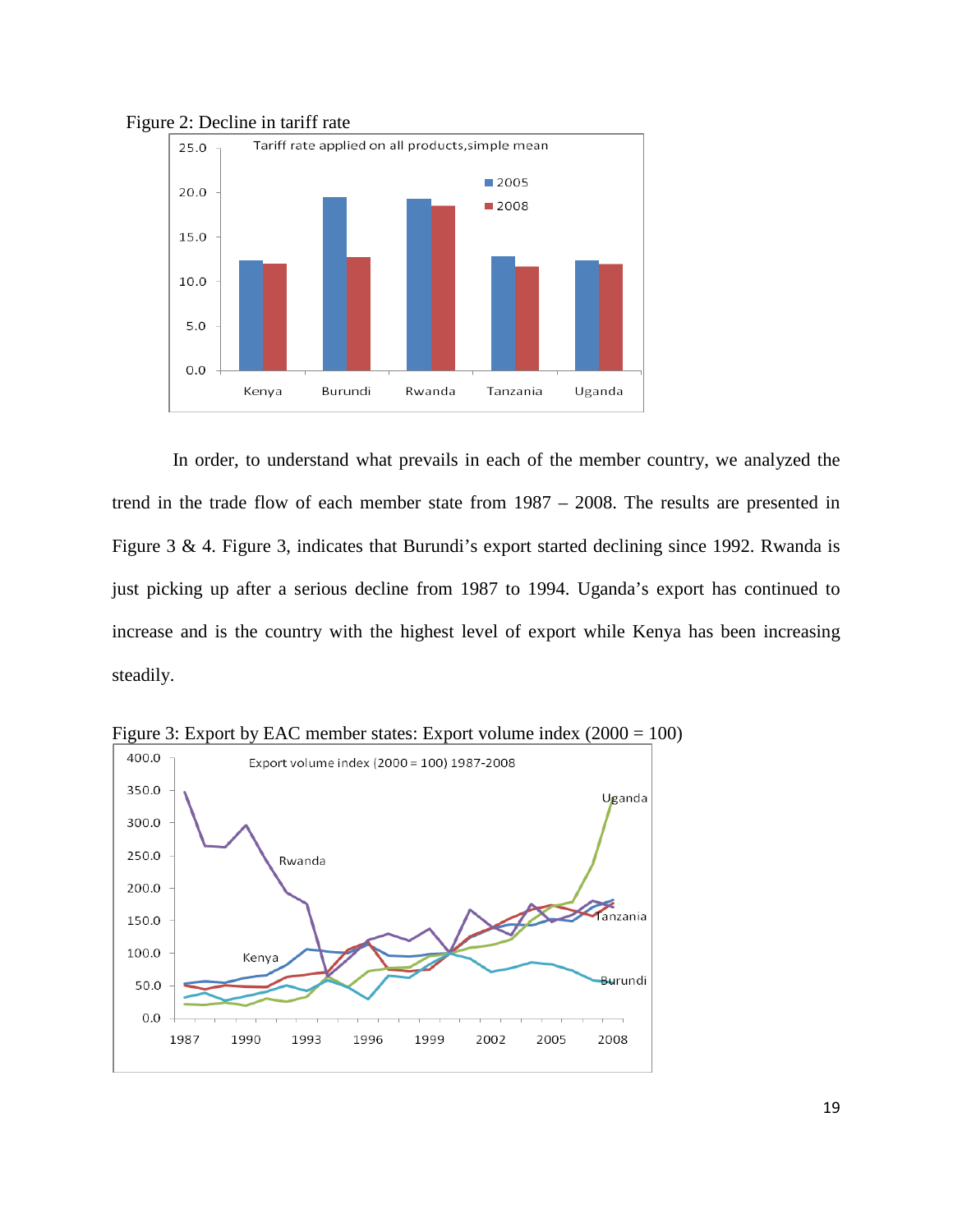In Figure 4, we present the import volume indices of each of the states for the same period that we did for exports (1987-2008). The depiction below, suggests that all the states have continued to increase their imports with Rwanda as the highest importer. Comparing Figure 3 & 4, we can assert that all the states in the EAC have negative balance of trade which is increasing with Uganda being the best performer.



Figure 4: Import by EAC member states: Import volume index (2000 = 100)

Although trade is beneficial, the EAC should find a way of increasing the monetary value of its exports. Presently, about 45 percent of EAC's revenue is generated from trade. In other words, sustainable trade, especially creation of enabling environment for increase in the monetary value of exports (both intra and outside the EAC) is important for the growth of the region. The trade flows for the EAC is presented in Table 2.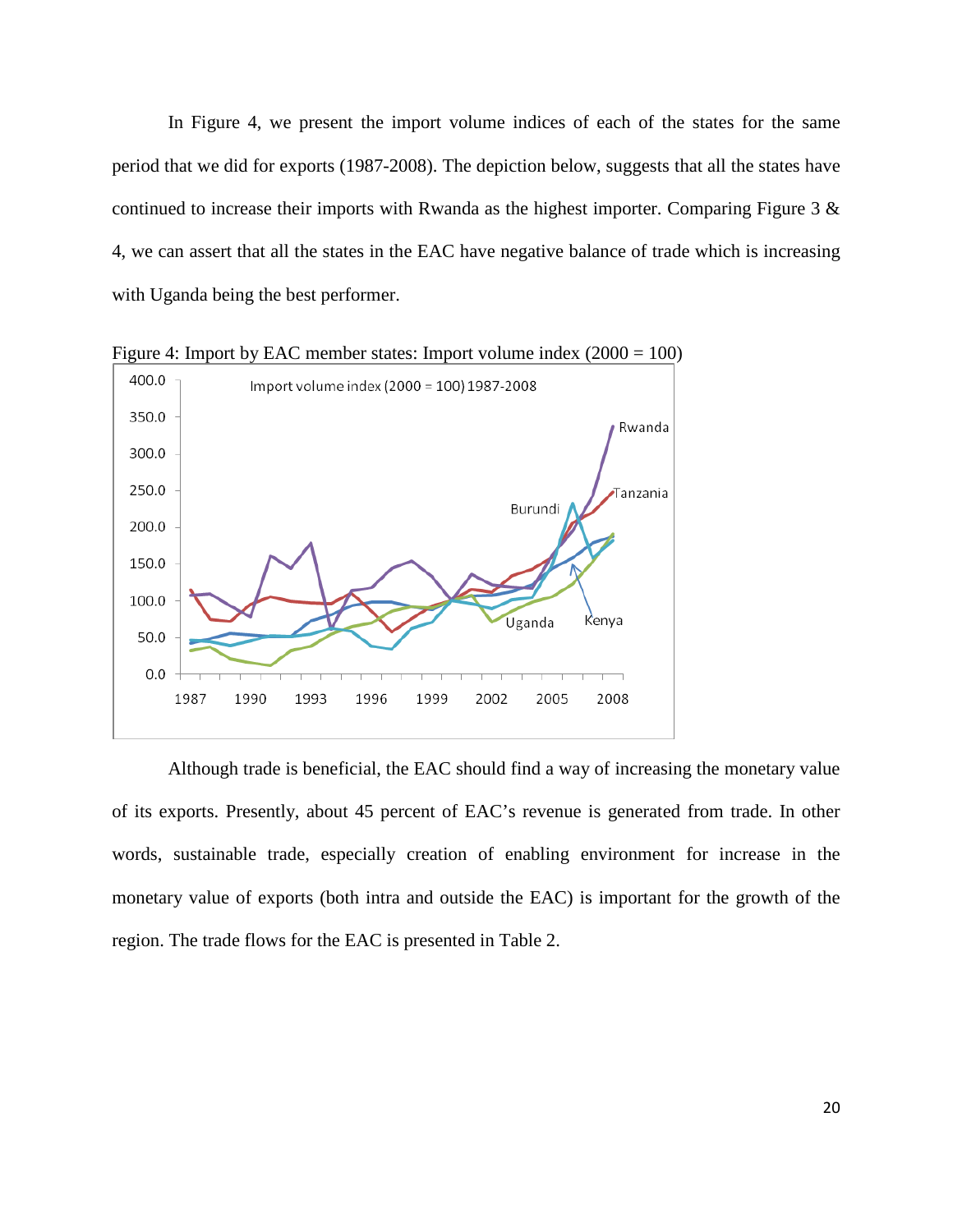|                       | % of Total EAC Exports |      |      |      | % of Total EAC Imports |      |      |      |  |
|-----------------------|------------------------|------|------|------|------------------------|------|------|------|--|
|                       | 2003                   | 2004 | 2005 | 2006 | 2003                   | 2004 | 2005 | 2006 |  |
| Intra-EAC total       | 23.3                   | 22.3 | 21.9 | 17.1 | 7.1                    | 6.6  | 7.2  | 5.1  |  |
| <b>COMESA</b>         | 10.3                   | 10.5 | 12.4 | 13.4 | 2.7                    | 2.9  | 2.6  | 2.6  |  |
| <b>SADC</b>           | 7.9                    | 9.0  | 12.5 | 11.4 | 11.2                   | 11.8 | 11.4 | 9.8  |  |
| <b>Rest of Africa</b> | 2.5                    | 2.1  | 2.4  | 4.1  | 0.2                    | 0.3  | 0.1  | 0.9  |  |
| EU                    | 29.0                   | 25.8 | 20.5 | 18.8 | 18.1                   | 17.6 | 17.1 | 17.4 |  |
| <b>USA</b>            | 1.5                    | 5.1  | 4.5  | 5.2  | 4.7                    | 4.1  | 6.8  | 3.9  |  |
| Total to RoW          | 24.6                   | 25.6 | 27.0 | 30.9 | 54.0                   | 54.1 | 52.7 | 58.6 |  |

Table 2: Trade flows for EAC 2003 – 2006

Source: EAC, 2008

In Table 2, notably is the increase of exports (though the value for import is double) to the rest of the world over the years. This is an indication that the EAC has the potential to penetrate the foreign market which will be enhanced by their strengthening of trade as a bloc rather than individually because they are in a better position to negotiate and exploit economies of scale as it is happening in the EU.

Trade within the region is highly based on agricultural products; about 40 percent of the intra trade is from this sector. This group of commodities is seasonal and informal thus not effectively captured through the national statistics. Beverages and tobacco are more important in Burundi and Uganda while crude materials are important for Burundi, Tanzania and Rwanda, as shown in Table 3.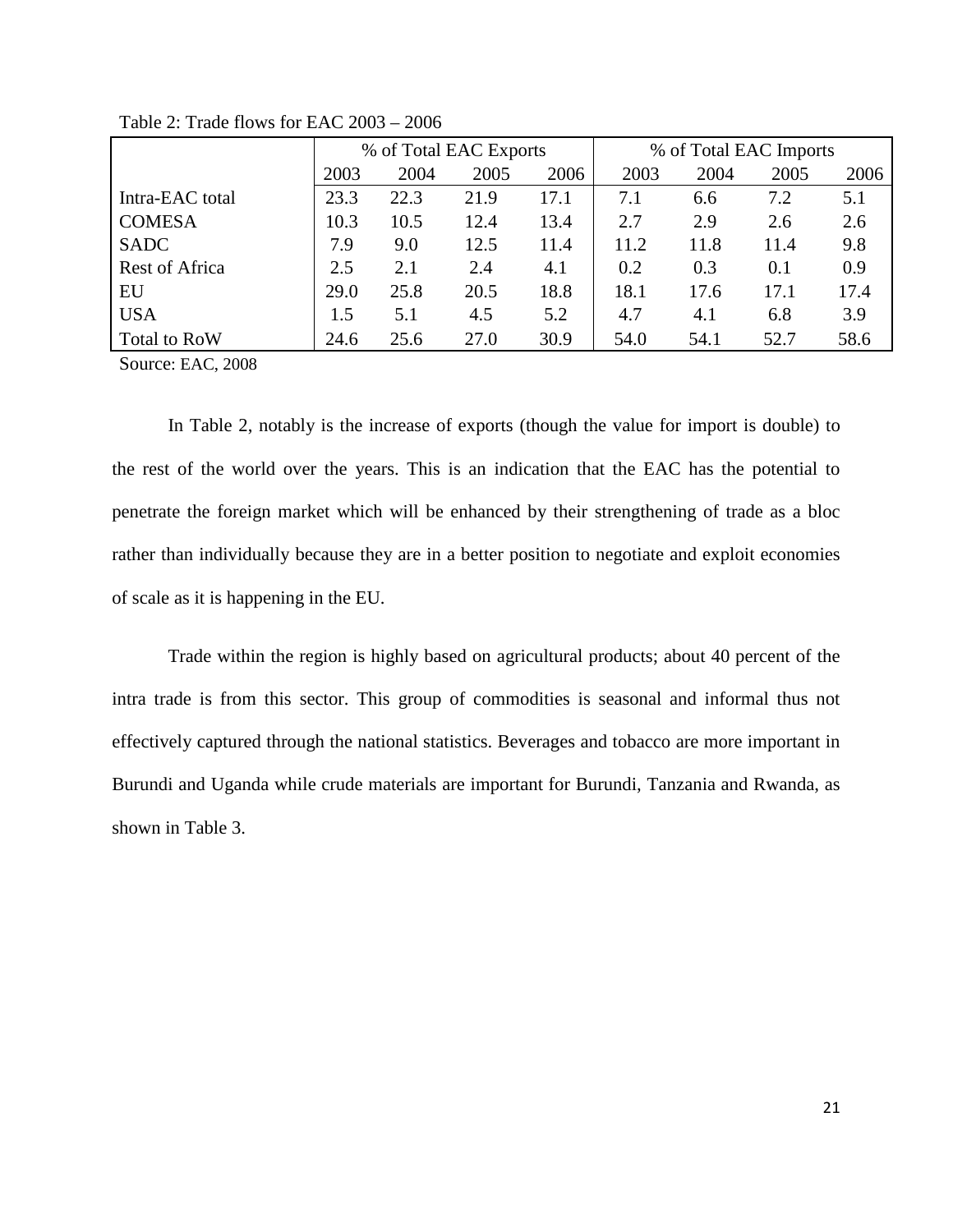|                              |                |       | 2007   |          |        |         |       | 2000   |          |        |
|------------------------------|----------------|-------|--------|----------|--------|---------|-------|--------|----------|--------|
|                              | <b>Burundi</b> | Kenya | Rwanda | Tanzania | Uganda | Burundi | Kenya | Rwanda | Tanzania | Uganda |
| Food and live animals        | 46.8           | 9.3   | 83.0   | 27.0     | 33.1   | 94.6    | 8.0   | 88.2   | 51.6     | 59.9   |
| Beverages and tobacco        | 11.6           | 5.0   | 0.1    | 2.7      | 10.3   | 1.2     | 2.0   | 0.0    | 1.7      | 2.1    |
| Crude materials              | 37.7           | 4.3   | 11.8   | 14.5     | 2.6    | 1.0     | 3.2   | 9.5    | 11.9     | 1.9    |
| Mineral fuels and lubricants | 0.0            | 9.1   | 0.0    | 1.5      | 3.9    | 0.0     | 26.0  | 0.0    | 1.3      | 27.2   |
| Animal and vegetable oils    | 0.0            | 3.1   | 0.0    | 4.3      | 15.3   | 0.1     | 2.2   | 0.0    | 1.0      | 0.2    |
| Chemicals                    | 1.0            | 18.4  | 0.8    | 24.2     | 7.3    | 0.0     | 14.3  | 0.4    | 1.4      | 1.8    |
| Manufactured goods           | 1.7            | 29.6  | 1.4    | 19.1     | 22.1   | 1.1     | 29.4  | 1.8    | 13.6     | 4.7    |
| Machinery and transport      |                |       |        |          |        |         |       |        |          |        |
| equipments                   | 1.0            | 8.9   | 2.6    | 2.1      | 2.7    | 1.9     | 1.8   | 0.0    | 11.4     | 0.3    |
| Miscellaneous manufactured   | 0.3            | 12.2  | 0.2    | 4.6      | 2.8    | 0.0     | 13.1  | 0.1    | 6.1      | 2.0    |
| Commodities and transactions |                |       |        |          |        |         |       |        |          |        |
| not classified               | 0.0            | 0.2   | 0.0    | 0.0      | 0.0    | 0.1     | 0.0   | 0.0    | 0.0      | 0.0    |

Table 3: Exports to EAC by Member states by SITC 1 categories (% of total)

Source: COMTRADE database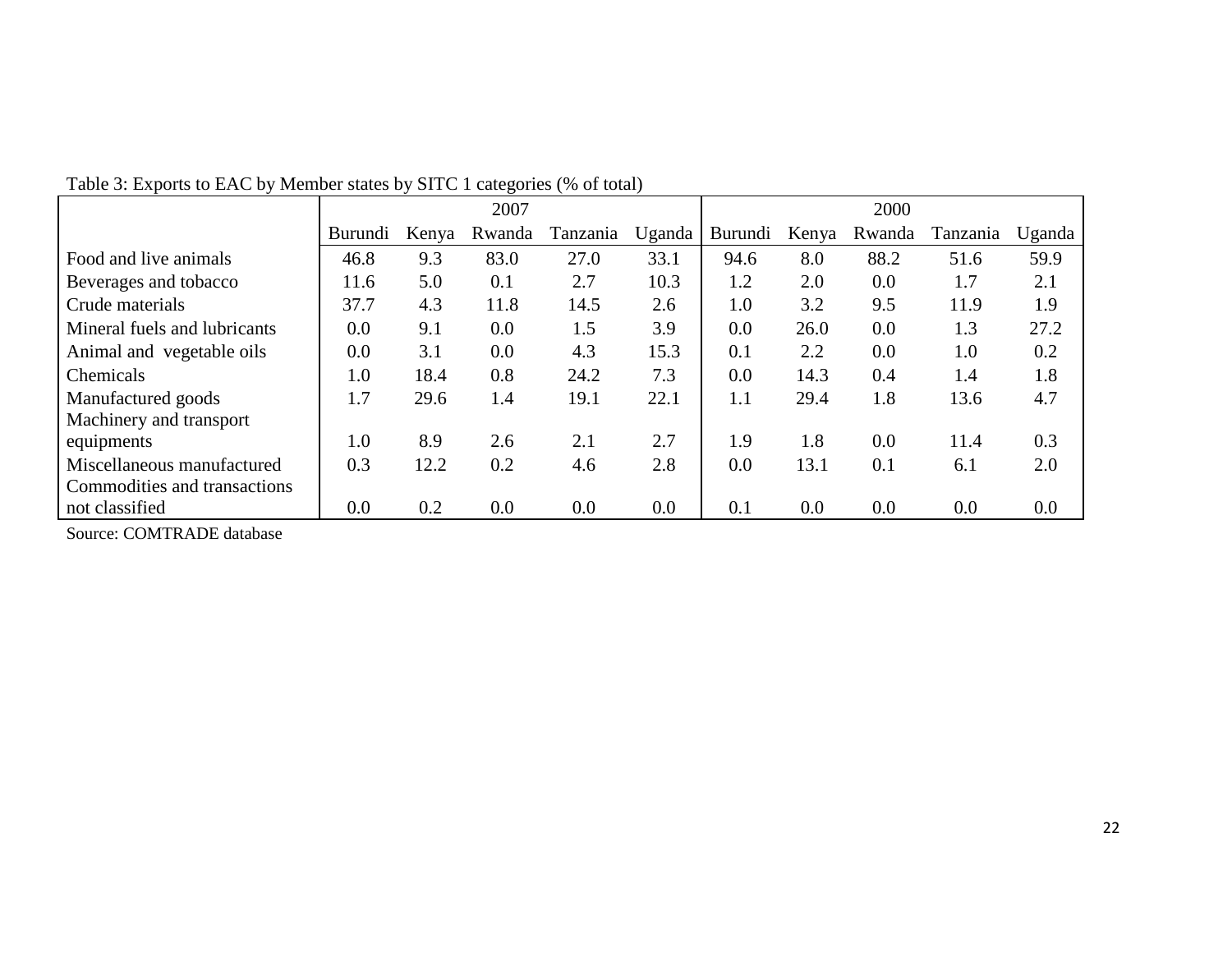The states with better macroeconomic statistics in the community are increasingly improving their market share within EAC. For example Uganda export of manufactured goods increased from 4.7 percent (2000) to 22.1 percent (2007). Chemicals, fuels and lubricants remain important exports for Kenya while Tanzania's chemical exports have significantly increased at the expense of machinery and transport equipments. Overall, there has been a trend of trade diversification within the region. Apart from diversification, the EAC needs to move from a price taker to a 'large country' that can influence the world prices. The shape of the excess demand faced by the EAC will determine the market power of the EAC in the produce market.

The analysis above indicates that trade within the region is not consistent as a result of lack infrastructure, inadequate capacity and faulted formulation/implementation of regionalization policies. The EAC intra-trade has to be strong before they can adequately explore the opportunities in the international market and enter foreign markets in a very strategic and sustainable way. This notwithstanding, the EAC still has enormous potential to trade effectively with the rest of the world if the member states can build on their competencies, increase the value of their export, protect their home industry from dumped commodities from developed countries and incorporate some of the competitive strategies of the EU in their road map to sustainable economic integration.

#### **Conclusion: A Competitive Approach**

Integration is a continuous process, thus removal of barriers and other obstacles to trade should be gradual to pave way for opening up of new opportunities. There is also need for clear and realistic goals to be implemented by a well equipped- knowledge and skills, experience, common interest, political will-governing body such as is present in the EU. The central decision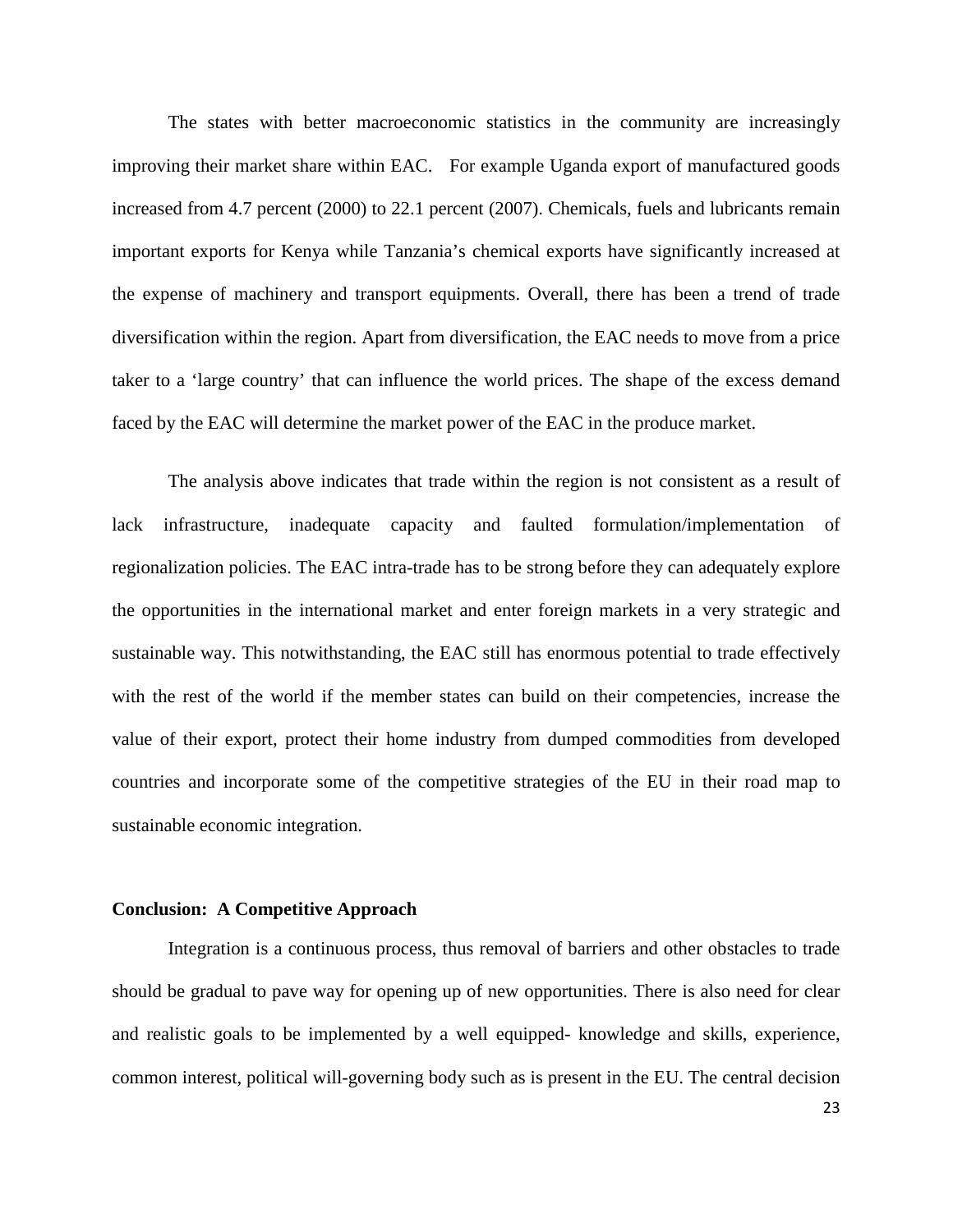making has been instrumental to the growth of the EU. Centralization of most decisions is necessary to ensure the functioning of the internal market which will strengthen EAC position in international trade matters. The EAC council, senate and secretariat forms a good basis, but there is need for more political will. By engaging in trade agreements with other countries as bloc, the EAC can open up new markets for exports leading to reduction in tariff and barriers to market of potential trading partners. It's also a step towards achieving its vision of becoming a prosperous, competitive and politically unified East Africa.

The central decision making should be backed up with harmonization. The policies in each of the member country should be harmonized in such a way that trade within the region will be effectively facilitated. As the EAC tries to achieve this, the context and prevailing environment in each country should be taken into consideration. There should be proper provision of infrastructure such as modernized transport system, communication and financial system to support the implementation of the sustainable integration. Presently, significant progress has been made in enhancing regional infrastructure, notably in the harmonization of partner states policies and confidence building such as common transport policy, but more needs to be done. The success of the common transport policy will depend on the political will on the part of member states government to provide public goods and encourage public-private partnership (PPP). This type of arrangement has led to the transformation of Lagos, Nigeria, where the governor (Mr. Fashola) transformed Lagos through collaboration with the private sector. Examples of development as a result of the PPP supported by Mr. Fashola are Lagos Bus Rapid System (BRT) and Eko Atlantic City. The EAC should look at options such as PPP in developing the EAC corridors. It is very important to improve the road network of the EAC.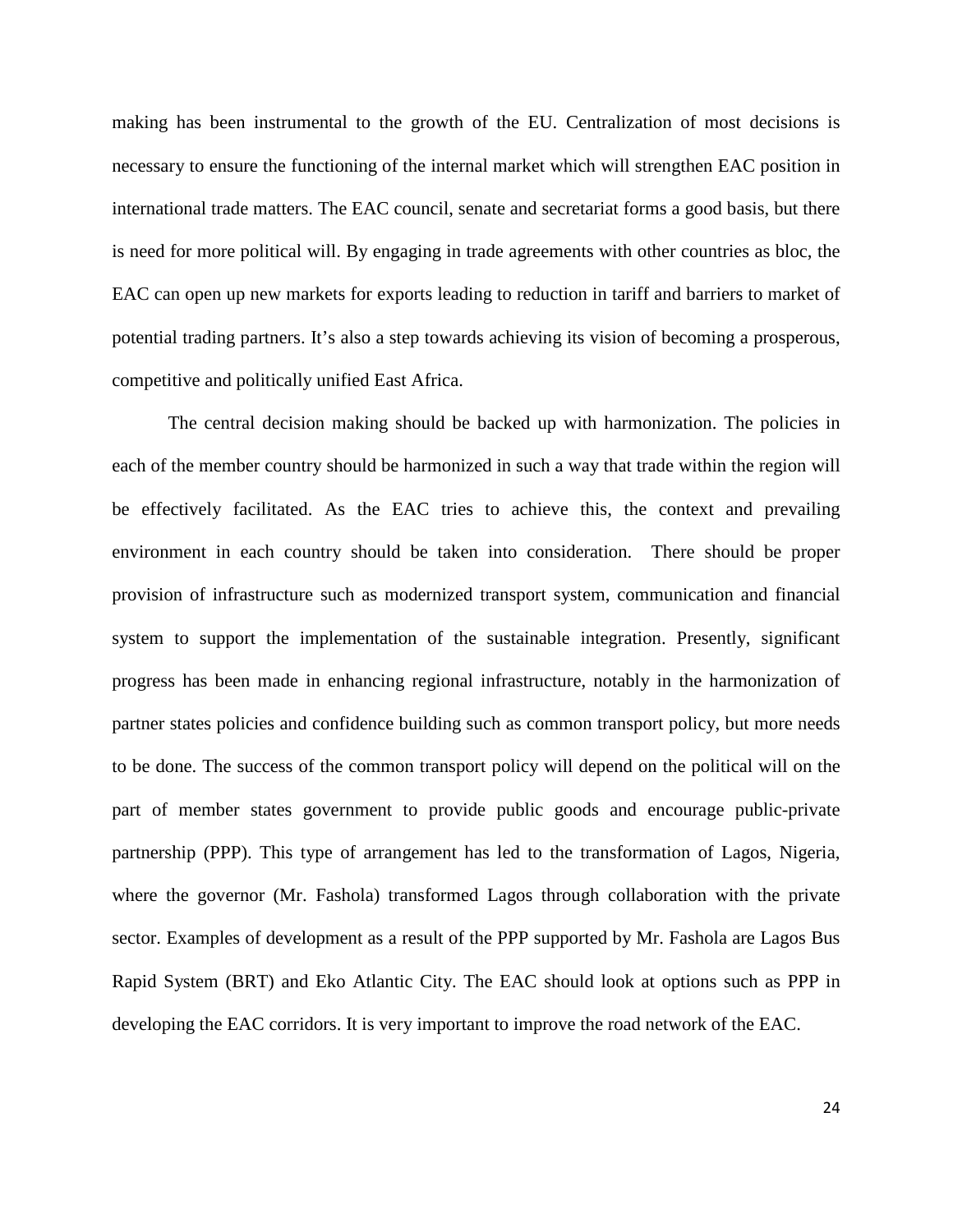Adequate infrastructure within the region is a pre-requisite for foreign market entry. This is expected because the concept of economies of scale can only be achieved if the member states are trading with each other actively. To promote deeper integration there is need for EAC to develop a policy on economic and social cohesion because these states are not at the same level of development. Once integration is deep, the EAC should aim at developing a trade policy that increases trade with the rest of the world, thus creating jobs through higher investment and sustainable growth. The EAC should have anti-dumping policies that will make imports to be traded fairly and not cause any damage to the infant industries in the member states. The policies also should help states and people to use trade as a development tool adapted to specific needs of trading partners.

The EAC should protect agricultural production in the region. Since agriculture contributes a significant amount to the GDP of all the states in the EAC, it will be desirable if a policy such as the revised-CAP used in the EU is practiced in the EAC in a context specific manner. The criticism of CAP notwithstanding, it is a model that the EAC can learn from in order to improve its market entry strategy. Already the Southern African Development Community (SADC) is in the process of developing a regional agricultural policy (RAP) that will be the regional instrument for stimulating sustainable agricultural development and serve as a support to regional integration (Muchero, 2009). The EAC should learn from CAP and RAP and develop institutions which will support agricultural development. Government should try as much as possible to provide insurance and subsidy to farmers in the region because they are prone to vagaries in weather conditions. There is no way the EAC will be competitive if agriculture in the region continues to be rain-fed. Provision of irrigation for crop production and protected water for livestock through private-public programs will create incentive for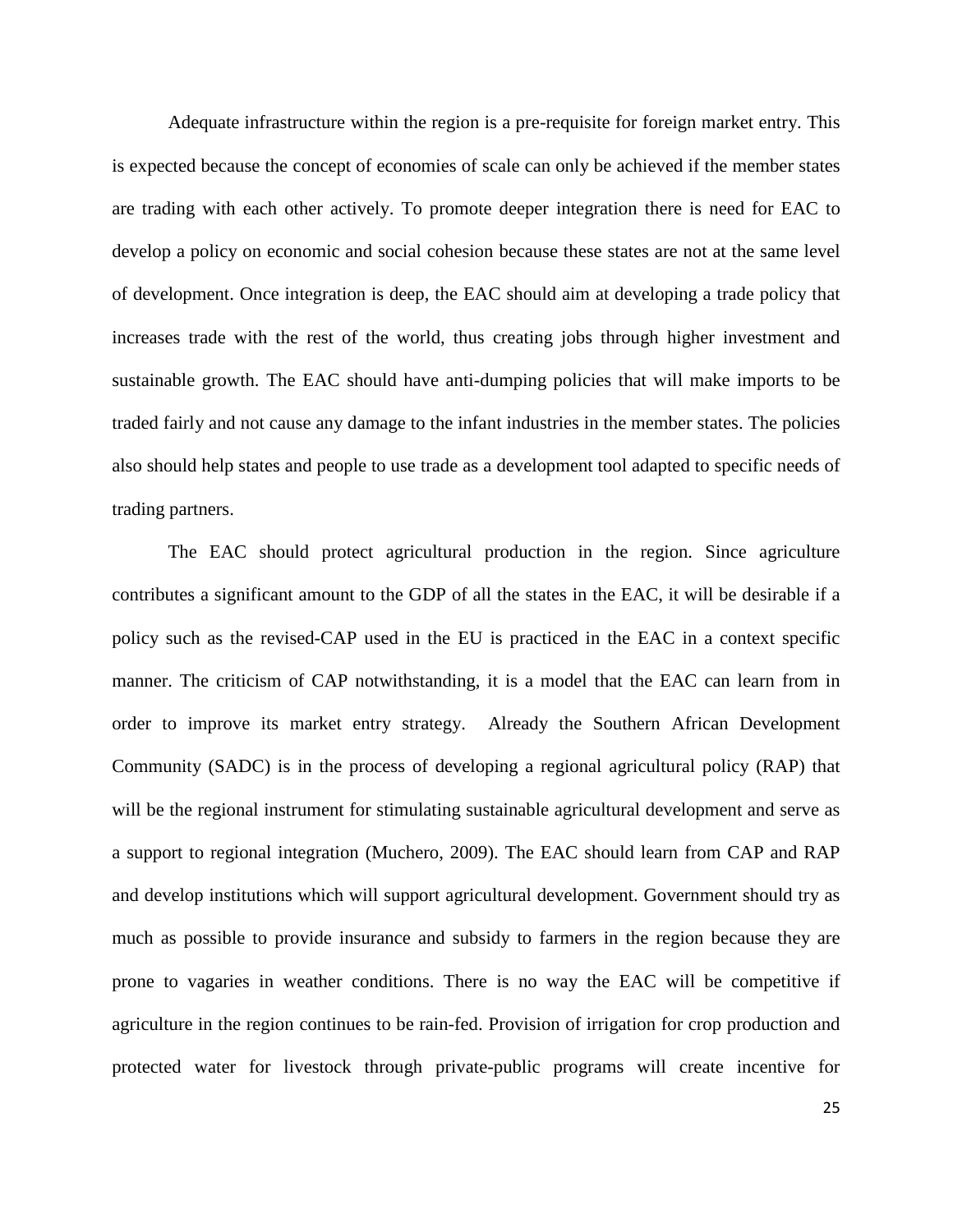commitment on the part of the farmers and other stakeholders. Financial subsidy can be provided through the establishment of cooperative thrift and credit societies supported with a seed grant from the EAC. All these supports should be developed with adequate plan for improvement in agricultural processing capacity (lack of processing capacity makes EAC a price taker).

To re-orient the economy, emphasis should be made on long term investment to strengthen the scientific and technological basis of EAC industries, through research and development to encourage them to become more competitive at international level. This will form a basis of the transformation of the common market to a monetary and economic integration. The size of EAC also matters, especially in negotiations, thus need to pursue deeper integration and bring in new members. The EAC also needs to train capacity that will be able to address trade issues appropriately. These experts will also be in charge of trade data, which are presently non-existing or difficult to get at the regional level. The EAC needs to develop proper methods/channels of capturing data at regional level, which is important in informing policies in future. As the EAC develops, it should learn from regional blocs such as the EU with the understanding that it's operating in a different context.

The EAC should be very cautious in following the strategies or lessons learned from the EU because; first, the EAC is geographically different from the EU and different conditions prevailed when the various integrations took place. Second, there is also the dependence and vulnerability to external shocks which is more prominent in the case of EAC than EU. Third, The EAC has member states with different distinct cultures (even within countries). Since the populace is different in their cultural values, there is a need for a better understanding of each others culture and acculturation. In other words, there is a need for peace promotion in the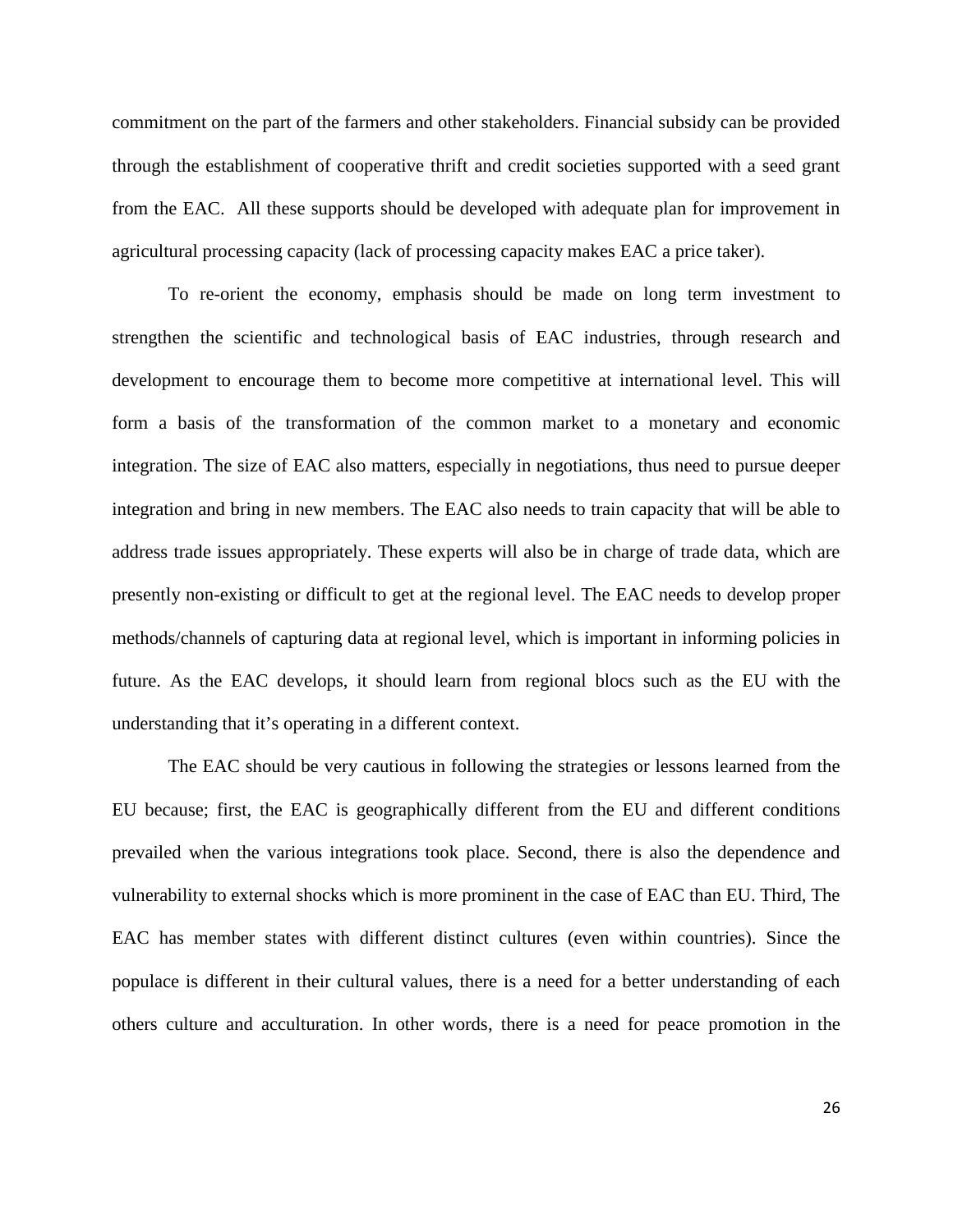region. These considerations are pertinent to avoid some of the problems EAC previously faced and to propel it to a competitive bloc.

Finally, competitiveness is very important in this  $21<sup>st</sup>$  century and the EAC must benchmark from the EU to become relevant in the world market and enter foreign markets in Asia and other African countries. India and China alone is a huge market that the EAC can enter if member states improve on their economic variables and support the production of commodities each country has relative comparative advantage to produce.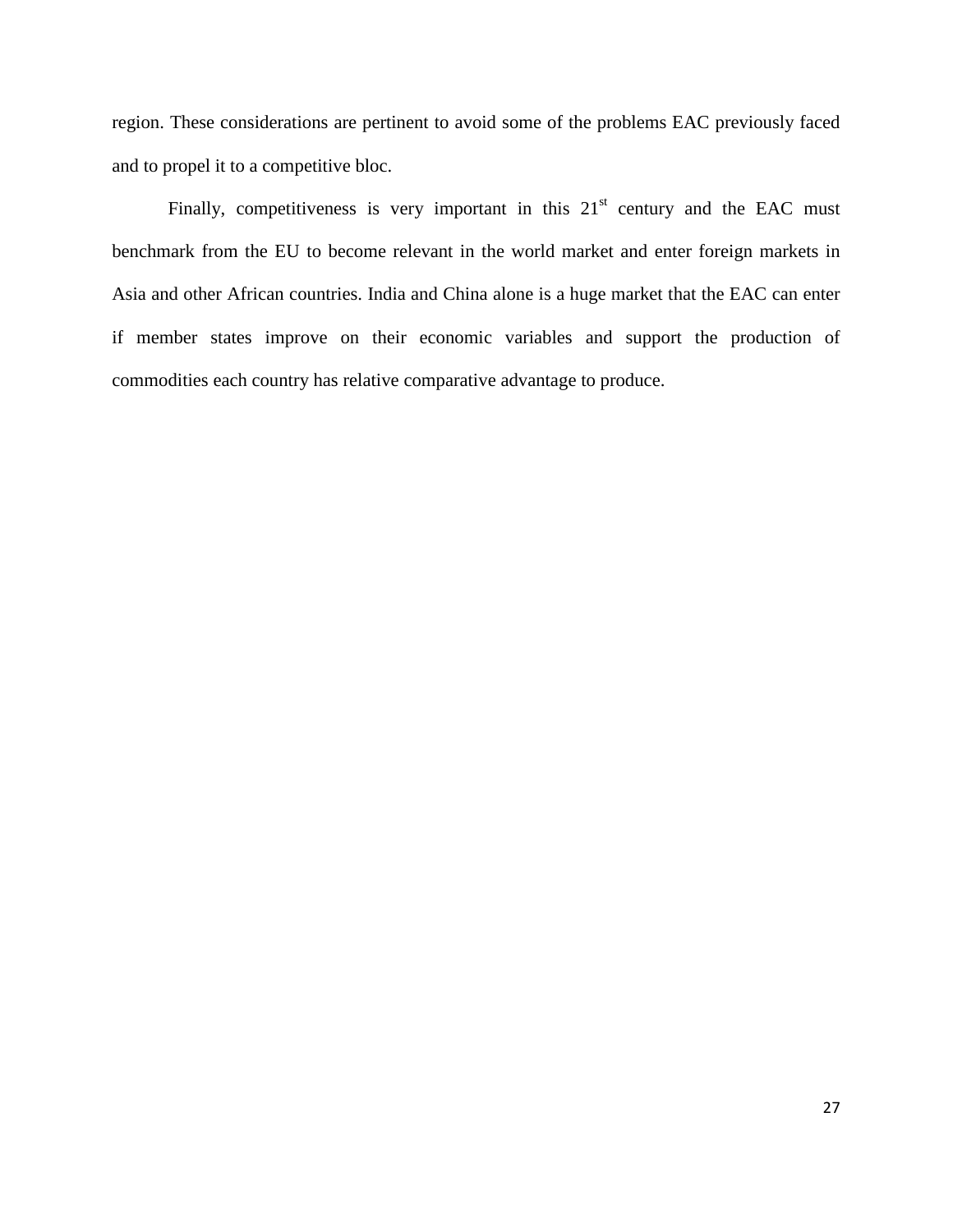## **References**

- Adekunle, B. (2010). Joint border post at ECOWAS borders. *Nigerian Tribune*, [http://www.tribune.com.ng/index.php/opinion/2370-joint-border-post-at-ecowas](http://www.tribune.com.ng/index.php/opinion/2370-joint-border-post-at-ecowas-borders.html)[borders.html.](http://www.tribune.com.ng/index.php/opinion/2370-joint-border-post-at-ecowas-borders.html) Accessed March 11, 2010.
- Akkoyunlu-Wigley, A., & Mihci, S. (2006). Effects of the customs union with the European Union on the market structure and pricing behaviour of the Turkish manufacturing industry. *Applied Economics*, *38*, 2443–2452.
- Anderson, E., & Gatignon, H. (1986) Modes of foreign entry: a transaction cost analysis and propositions. *Journal of International Business*, Fall.
- Baldwin, R., & Venables, A. J. (1995). Regional economic integration. In G. Grossman & K. Rogoff (Eds.), *Handbook of International Economics* (pp. 1597–644). Amsterdam: Elsevier.
- Barigye, T. (2009). Stakeholders decry rampant barriers to trade in EAC. *The New Times*, [http://allafrica.com/stories/200909210739.html,](http://allafrica.com/stories/200909210739.html) Accessed July 12, 2010.
- Betrand, O., & Ivaldi, M. (2006). European Competition Policy and International Markets. A contribution to the BRUEGEL'S project on Europe and the Global Economy. Available at SSRN: http://ssrn.com/abstract=951594.
- Bora, S., Bouët, A., & Roy, D. (2007). *The marginalization of Africa in world trade*. IFPRI Research Brief. Washington, DC: International Food Policy Research Institute (IFPRI).
- Brulhart, M., & Matthews, A. (2007). EU external trade policy. In A. M. El-Agraa, (Ed.), *The European Union: Economics & policies*, 8th Edition. Cambridge: Cambridge University press.
- Collier, P., & Reinikka, R. (2001). Beyond recovery. In In R. Reinikka and P. Collier (Eds.), *Uganda's recovery: The role of farms, firms, and government.* Regional and Sectoral Studies. Washington, D.C: World Bank.
- DeRosa, D. A., Obwona, M. & Roningen, V. O. (2003). *The new EAC Customs Union: implications for trade, industry competitiveness, and economic welfare in East Africa*. Washington DC: USAID. Available at [http://pdf.usaid.gov/pdf\\_docs/Pnacr611.pdf](http://pdf.usaid.gov/pdf_docs/Pnacr611.pdf)
- Dimaranan, B., S. Mevel, A. Bouet, M.J. Nzuma, S. Gbegbelegbe, and J.T. Karugia. 2009. *A quantitative assessment of the COMESA customs union*. ReSAKSS Working Paper No. 30. Washington, DC: IFPRI.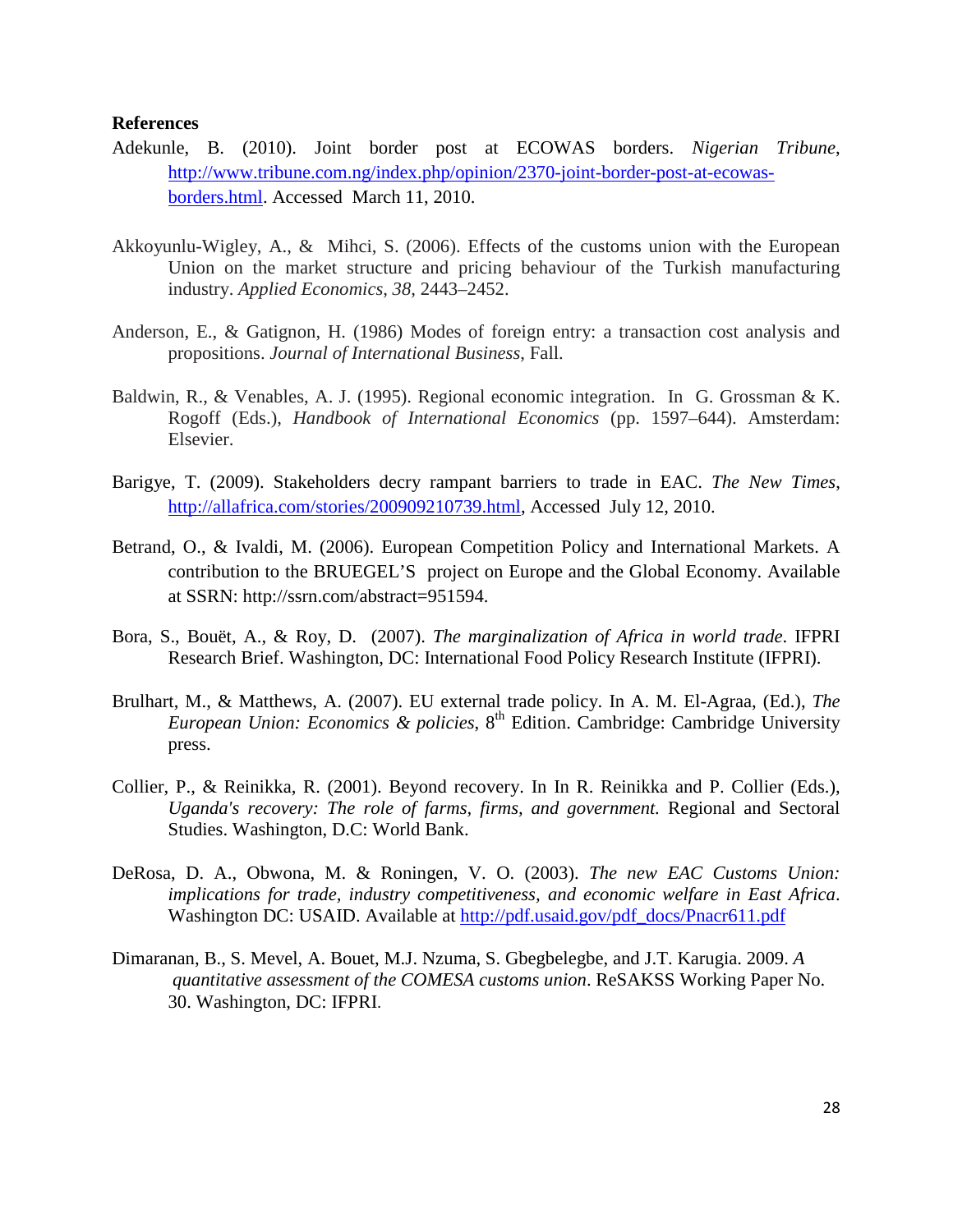- European Communities. (2009). *What is Europe's trade policy?* Belgium: European Communities. Available at [http://trade.ec.europa.eu/doclib/docs/2009/may/tradoc\\_143154.pdf.](http://trade.ec.europa.eu/doclib/docs/2009/may/tradoc_143154.pdf)
- Gathara, P. (2010). High cost of doing business in East Africa. *The East African*. [http://www.theeastafrican.co.ke/news/High%20cost%20of%20doing%20business%20in](http://www.theeastafrican.co.ke/news/High%20cost%20of%20doing%20business%20in%20East%20Africa/-/2558/932730/-/kmub0j/-/index.html) [%20East%20Africa/-/2558/932730/-/kmub0j/-/index.html.](http://www.theeastafrican.co.ke/news/High%20cost%20of%20doing%20business%20in%20East%20Africa/-/2558/932730/-/kmub0j/-/index.html) Accessed September 10, 2010.
- Geda, A., & Kilbret, H. (2002). *Regional economic integration in Africa: A Review of problems and prospects with a case study of COMESA*. SOAS Working Paper 125. London, England: School of Oriental and African Studies (SOAS).
- Goldstein, A. & Quenan, C. (2002). *Regional and Development in Latin America: What In Regional Development in Africa, Implications for Sub-Saharan Africa?* 2nd International Forum on African Perspectives. Paris: OECD/AfDB.
- Gomes-Casseres, B. (1990), Firm ownership preferences and host government restrictions: an integrated approach. *Journal of International Business Studies*, 21(1), 1-21.
- Houck, J. P. (1992). *Elements of Agricultural Trade Policies*. Illinois: Waveland Press, Inc.
- Karingi, S. N., Siriwardana, M., & Ronge, E. E. (2002). Implications of the COMESA free trade area and the proposed customs union: An empirical investigation. Paper presented at the Fifth Annual Conference on Global Economic Analysis, Taipei, Taiwan, June, 5–7.
- Khorana, S., Kimbugwe, K., & Perdikis, N. (2007). Regional Integration under EAC: An Assessment of the Trade and Welfare Effects for Uganda. A submitted to the International Conference on Policy Modeling (EcoMod2007) being held in Sao Paulo, Brazil on July, 11-13.
- Kiringai, J. (2004). Tariff and transport barriers to Kenyan trade. Progress report on EC-PREP study - Trade Policy and Transport Costs: How EU aid Can Promote Export Growth in East Africa
- Lamba, P., Agnew, P., Filson, G., & Adekunle, B. (2010). Ontario water quality legislation, programming and alternatives abroad, In Filson, G. (Ed.), *Agriculture and Environmental Security in Southern Ontario's Watersheds*. NY: Nova Publisher.
- Longo, R., & Sekkat, K. (2004). Economic obstacles to expanding intra-African trade. *World Development, 32*(1), 1309-1321.
- McIntyre, M. (2005). Trade integration in the EAC: An assessment for Kenya. *IMF Working Paper* WP/05/143.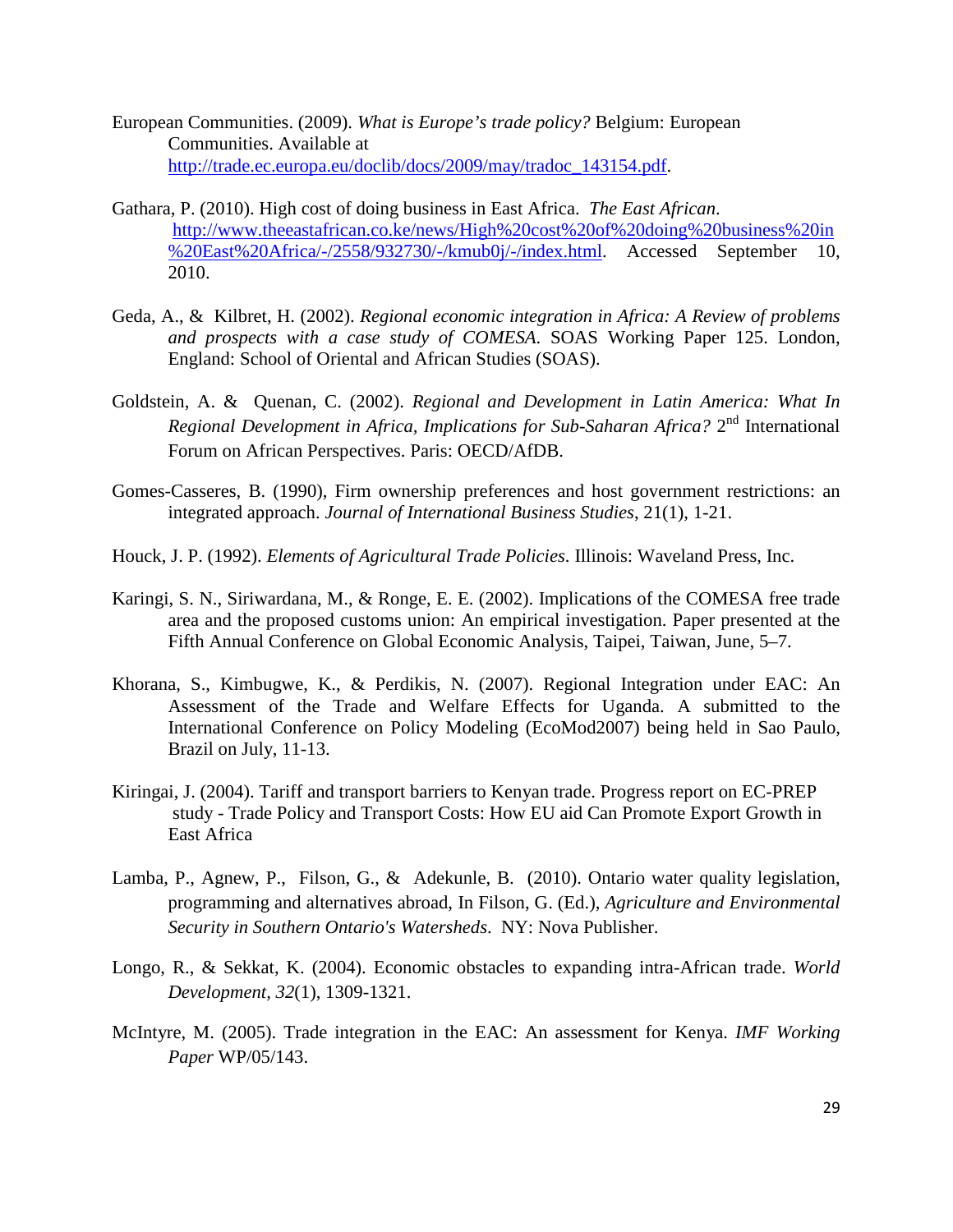- Miriri, D (2010). FACTBOX: East Africa common market begins. *Reuters Africa*. [http://af.reuters.com/article/kenyaNews/idAFLDE65T2AJ20100701?sp=true.](http://af.reuters.com/article/kenyaNews/idAFLDE65T2AJ20100701?sp=true) Accessed September 10, 2010.
- Muchero, M. T. (2009). Exploring new opportunities and strategic alternatives to inform African agricultural development , planning and policy. A presentation at UNECA, Addis Ababa, 23-24 November.
- Nzuma, M. J., Gbegbelegbe, S., & Karugia, J. T. (2009). *A quantitative assessment of the COMESA customs union*. ReSAKSS Working Paper No. 30. Washington, DC: IFPRI.
- Oketch, M. L. (2010). Uganda still grappling with high costs of doing business. *Daily Monitor*. [http://www.monitor.co.ug/Business/Business%20Power/-/688616/973546/-/ln01eu/-](http://www.monitor.co.ug/Business/Business%20Power/-/688616/973546/-/ln01eu/-/index.html) [/index.html.](http://www.monitor.co.ug/Business/Business%20Power/-/688616/973546/-/ln01eu/-/index.html) Accessed September 10, 2010.
- Oman, C. (2000). *Policy Competition and Foreign Direct Investment*. OECD Development Centre Study. Paris: OECD.
- Omondi, G. (2010). Kenya alleges new barrier to trade in EAC market. *Business Daily*, [http://allafrica.com/stories/201006170012.html.](http://allafrica.com/stories/201006170012.html) Accessed July 12, 2010.
- Omondi, G. (2010b). EAC members in a bid to harmonise governance rules. *Business Daily*, [http://www.businessdailyafrica.com/Company%20Industry/EAC%20members%20in%20](http://www.businessdailyafrica.com/Company%20Industry/EAC%20members%20in%20bid%20to%20harmonise%20governance%20rules/-/539550/993274/-/item/1/-/u9pcyxz/-/index.html) [bid%20to%20harmonise%20governance%20rules/-/539550/993274/-/item/1/-/u9pcyxz/-](http://www.businessdailyafrica.com/Company%20Industry/EAC%20members%20in%20bid%20to%20harmonise%20governance%20rules/-/539550/993274/-/item/1/-/u9pcyxz/-/index.html) [/index.html.](http://www.businessdailyafrica.com/Company%20Industry/EAC%20members%20in%20bid%20to%20harmonise%20governance%20rules/-/539550/993274/-/item/1/-/u9pcyxz/-/index.html) Accessed September 10, 2010.
- Sapir, A. (2010). Evolving Europe, Evolving Competitiveness Policy. A paper presented at the World Bank Conference on Growth, Competitiveness and the Role of Government Policy.
- Schermerhon, J. R. & Wright, B. (2009). *Management Fundamentals*. Mississauga: John Wiley and Sons.
- Siotis, G. (2003). Competitive pressure and economic integration: an illustration for Spain, 1983–1996. *International Journal of Industrial Organization, 21*, 435–59.
- Skogstad, G. & Verdan, M. (2009). The Common Agricultural Policy: continuity and change. *European Integration*, 31(3), 265-269.
- Tallman, S. B., & Shenkar, O. (1994). A managerial decision model of international cooperative venture formation. *Journal of International Business Studies*, 25(1), 91-113.
- Taylor, C. R., Zou, S., & Osland G. E. (2000). Foreign market entry strategies of Japanese MNCs. *International Marketing Review*, 17(2), 146-163.